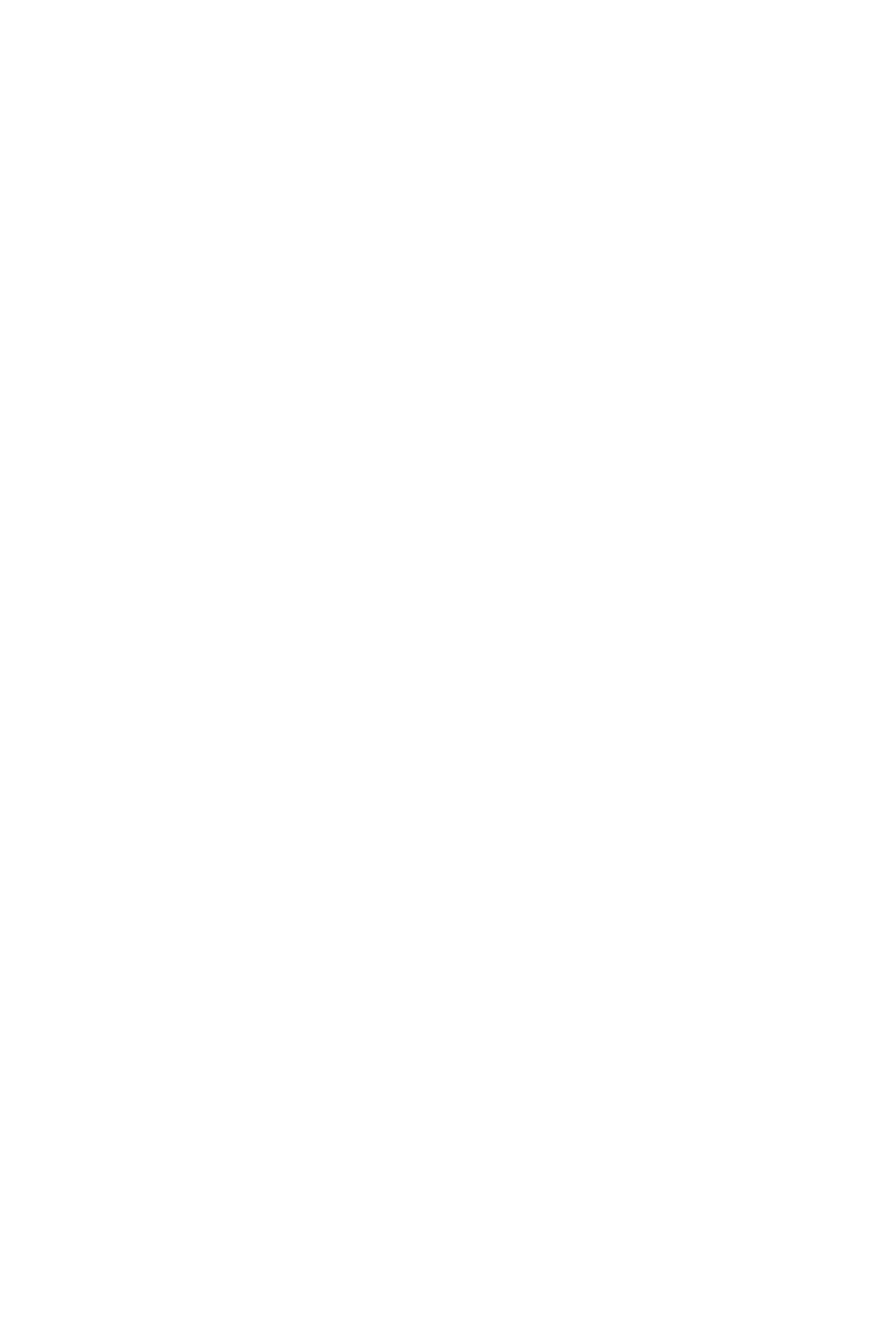### **Stuart E. Eizenstat** UNDER SECRETARY OF STATE FOR ECONOMIC, BUSINESS, AND AGRICULTURAL AFFAIRS UNITED STATES

#### Plenary Session on Nazi-Confiscated Communal Property

Mr. Chairman, I want to thank you for agreeing to preside over our sessions on communal property today. As Chairman of the House International Relations Committee, you have proudly been one of the leaders on this issue in the United States Congress. Through the hearings that you have chaired you have brought public attention to the opportunity we have had since the end of the Cold War to right this injustice. You have focused on the progress achieved by the new democracies in Central and Eastern Europe as well as on the obstacles which make early resolution of these claims difficult. Your efforts have provided a real service to the international community.

Earlier in this conference we reviewed the looted gold issue and commenced our dialogue on insurance and art. We now turn to communal property, that is the land, buildings and religious artifacts owned by religious organizations and other community-based groups in Central and Eastern Europe prior to World War II. This property has a significant value; returning it to its rightful owners, or compensating owners, will correct yet another of the injustices of the Holocaust era.

Before going into the communal property issue in more detail, I want to mention briefly the twin issue of private property. In planning this Conference, we concluded that the private property issue was too complex to be dealt with adequately in the time available. I do not want to leave the impression, however, that by omitting private property we are somehow downgrading or ignoring that issue. The contrary is the case. Omitting private claims from the agenda of this Conference acknowledges the complexities which those claims pose and the need to consider that issue in a different context. But it is essential that governments make a start to return private – or pay compensation.

Communal property was one of the early targets of the Nazi regime. By expropriating churches, synagogues and other community-controlled property – such as community centers and schools – the Nazis denied religious communities the temporal facilities which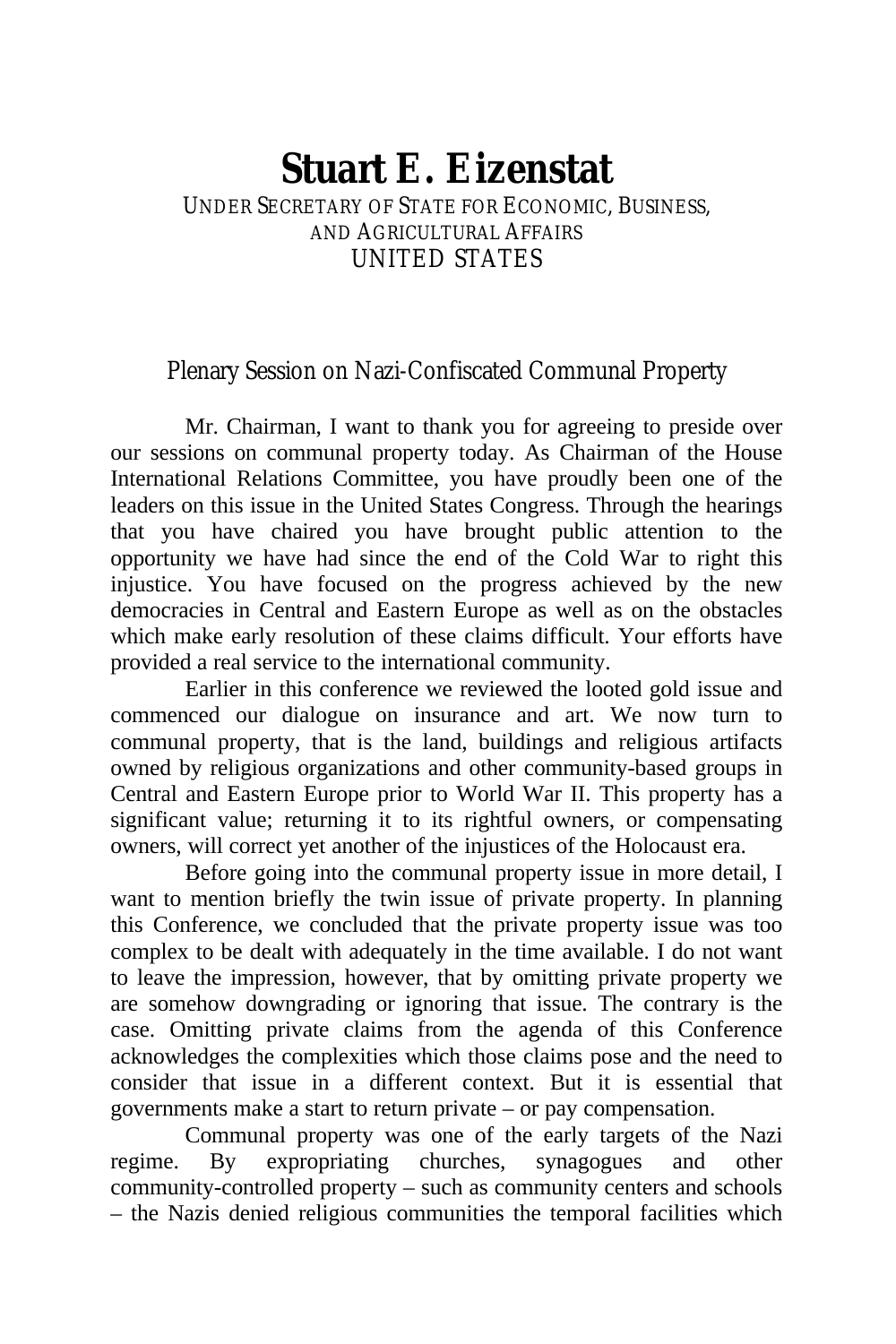held those communities together. After the war, the authoritarian regimes that succeeded to power nationalized the property, compounding the persecution of the Nazis. In the former Soviet Union, the communist government expropriated property as part of Stalin's effort to eliminate religion from Soviet life. Religious objects, such as Torah scrolls and artifacts of a religious nature, also fell victim to authoritarian regimes both during and after World War II.

While the circumstances of each parcel of real estate and artifact are different, the component parts of the communal property issue share a common characteristic: governments improperly took this property from the rightful owners without compensation. Now it is our common responsibility to ensure that, finally, justice is done.

Addressing these issues in a forthright and sympathetic manner is part of the broader process of moving to closure on the questions left open after World War II and which merely became more complicated during the Cold War. For those states which gained independence as a result of the collapse of the Soviet Union, dealing with these issues is part of the broader challenge of building democratic institutions and establishing the rule of law.

As many of you know, the issue of communal property restitution has a special importance for me. Since 1995, I have had the privilege of leading a U.S. government initiative to promote the just resolution of this issue. My role as special envoy has brought me both satisfaction and frustration. Satisfaction during visits to communities of Holocaust survivors in Central and Eastern Europe which have endured 50 years of oppression under Nazi and Communist governments. Satisfaction to see that many are rebuilding their communities. Frustration that these double victims – who lost nearly everything to the Nazis and who endured another 40 years of repression under communist governments – continue to see justice delayed.

The U.S. Government encourages the return of communal property, and supports the revitalization of religious and other communities. We want to see schools and community centers included in the process. We encourage governments to establish equitable, transparent and non-discriminatory procedures to evaluate specific claims, and to work closely with local religious communities to resolve those claims. We feel that cemeteries should never be desecrated or used for any other purpose – to maintain in dignity those buried there.

Let me cite one example of a restitution success story which I believe is symbolic of the kind of property transfer which can benefit us all. Part-of the commemoration of the 60th anniversary of Kristallnacht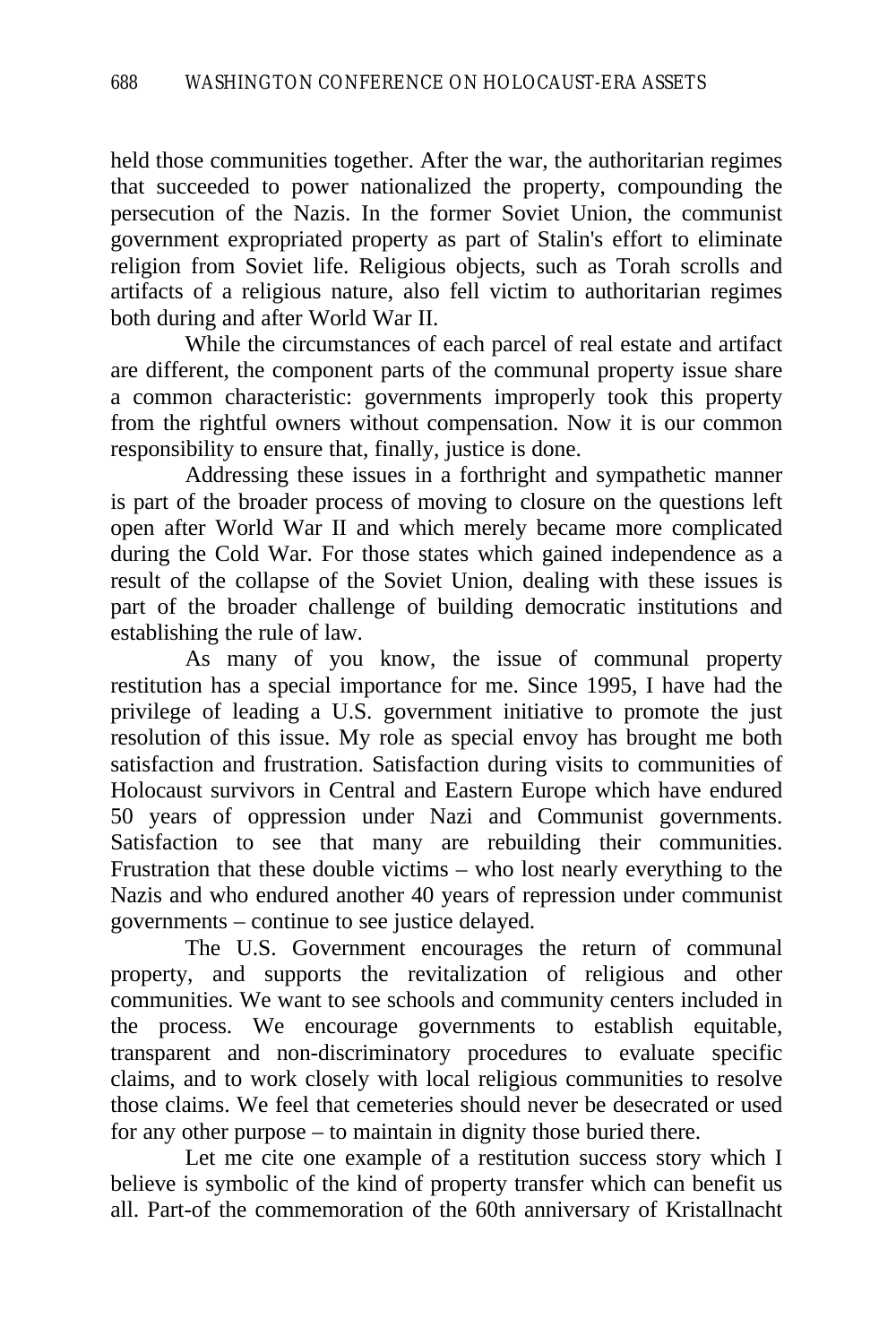last month was the re-dedication of a small synagogue in Oswiecim, Poland. The name may not be familiar to many of you but the German name of that town, Auschwitz, is all too well-known. Here, a short distance from the infamous Nazi death camp, the Polish Jewish community has used Poland's new restitution law to reclaim one of the city's former synagogues, used for a commercial purpose in more recent years. Together with a small nearby house, the synagogue will serve as a museum to show the daily life of Oswiecim's once substantial Jewish population during the pre-Nazi period. The restoration of this synagogue in an area which is the symbol of the Holocaust shows how a well-conceived, carefully administered restitution law can work.

Progress has been made on this subject in many countries. Recent legislation in Poland and Hungary has laid a solid foundation for sound restitution programs. Hungary established a public foundation to claim and receive communal property, and also established a fund which will pay Holocaust survivors small monthly pensions. Other countries are actively dealing with this issue.

But while a start has been made, we should be under no illusion about the difficulties of this task. As the Department's Special Envoy for Property Restitution in Central and Eastern Europe, I have visited eleven countries, many more than once, to address this issue.

More recently, my colleague, Ambassador Henry Clarke, visited several countries to gain a more detailed appreciation of the complexities of restituting communal property. We have both been impressed with the progress which has been made in many instances. At the same time, we have observed obstacles which make the resolution of this issue a daunting task.

For example, despite the commitment of national governments to restitution, local governments often block implementation. In some countries laws on restitution apply only to narrowly defined religious properties, leaving out the far more numerous communal properties such as schools and community centers that were and are so important to these communities. The legitimate interests of the current tenants can be used to block progress. Access to records that can help clarify claims is often difficult. Complex and costly legal procedures can discourage claimants. The issue of who should receive and manage restituted property can generate controversy and slow the process.

We have made clear that we support a process of communal property restitution that reflects a commitment to religious freedom and tolerance, a sense of justice, and the concept that property can be expropriated only through due process and for prompt and effective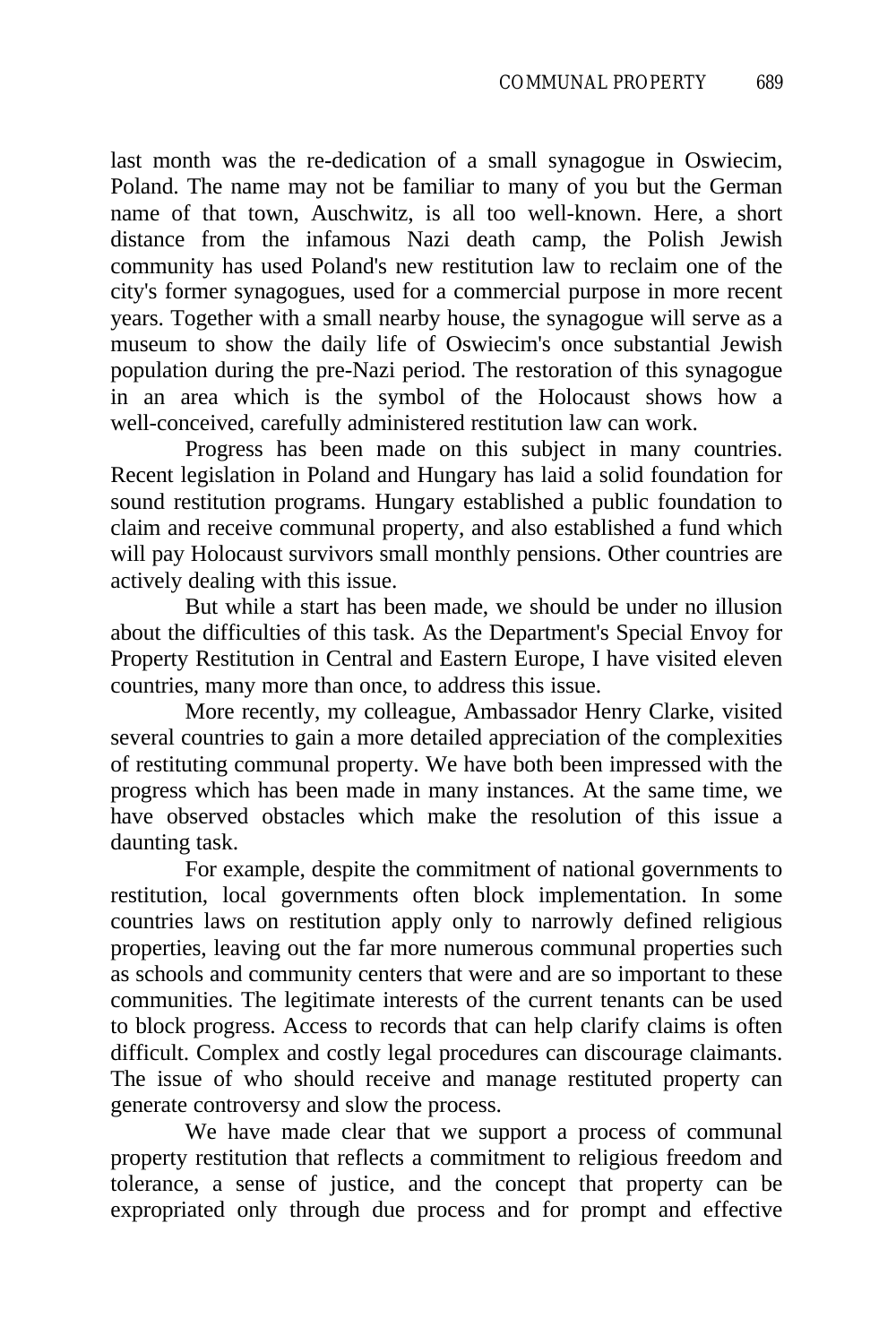compensation. I think the governments represented here today share those basic tenets. But while we seek consistent standards for restitution, we also recognize the widely divergent circumstances that exist where this property is located and the need to take these circumstances fully into account. It appears obvious that no single grand solution will work effectively in all countries.

However, my hope is that to guide our efforts we can agree on a system of principles along the following lines:

First, we want to encourage national governments to take the necessary steps to ensure that restitution policies established by the national government are implemented at regional and municipal levels of government. Differences between various levels of government should not thwart the effort to return property to legitimate owners. Having a federal government ourselves, we recognize the constitutional and legal problems which can arise on issues having implications at both national and local levels. Nevertheless, I would hope that we in this Conference could agree that the resolution of this issue requires each country to have some uniformity of policy and administrative practice in this area.

Secondly, as a general principle, communal property should be eligible for restitution irrespective of whether the property had a religious or a secular use. There may be cases of secular property such as extensive agricultural land or factories for which restitution is not possible. Fair treatment may require new legislation which more properly defines and describes property eligible for restitution.

Thirdly, legal procedures for filing claims should be clear and simple. Complex legal procedures delay or deny the justice we all seek in resolving communal property issues. Those preparing claims should have easy access to archives.

Fourthly, we should encourage the establishment of foundations jointly managed by local communities and international groups to aid in the preparation of claims and to administer restituted property, where these are needed to assist the local communities. Such foundations enable international groups to share the burdens, and potentially some of the benefits, of the restituted property.

Finally, elected governments must make provisions for the present occupants of restituted property. In most cases, those now using property wrongfully seized in the past had no hand in its original expropriation. We therefore urge governments to establish procedures that will allow for the restitution of as many properties as possible, and that take into account legitimate needs of the current tenants.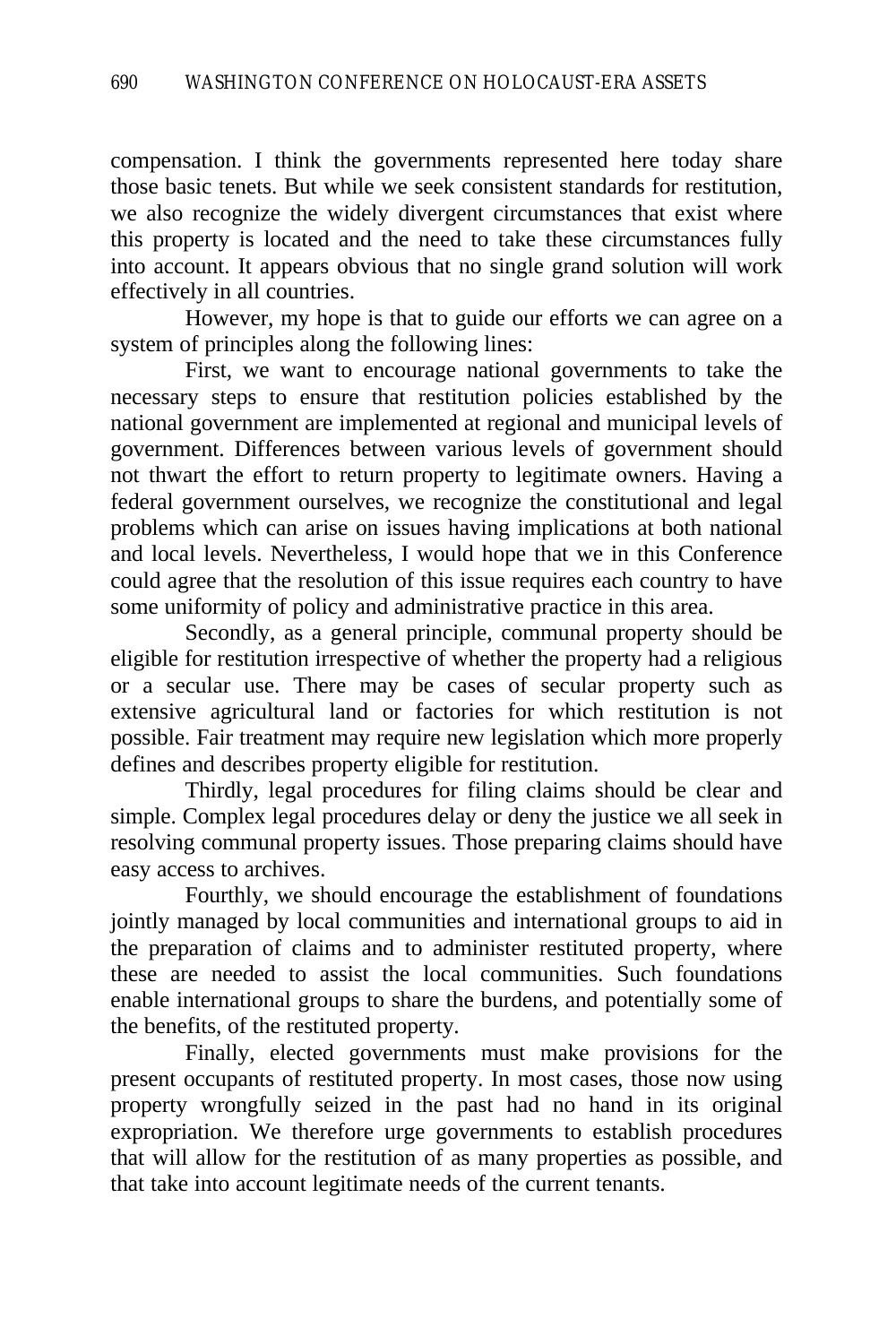We hope that a consensus on principles can give new impetus to the encouraging initiatives already underway in many countries, and that this intergovernmental forum can be a catalyst for many other belated efforts to address this unfinished business of the twentieth century. With a bit of good will and some imagination, we will be able to implement these or similar principles to resolve communal property claims.

The traumatic events of the 1930's and 1940'sr followed by the long period of totalitarian communist rule, destroyed trust within religious communities, among religious communities and between religious communities and governments. A successful communal property restitution process will help to re-establish trust, understanding and acceptance at all these levels.

The issue will not simply vanish; the fact that we are discussing it more than fifty years after the war is ample evidence that this question has considerable staying power. What could occur, of course, is that delay and obfuscation could simply run the clock out on Holocaust survivors, most of whom are already elderly. I think I speak for the countries represented here when I say that to delay justice further would dishonor us all. We have a clear obligation, which we must meet now. The right and honorable solution is to deal with this issue in an expeditious manner, and to do so through a process that is transparent, fair and nondiscriminatory. This will take courage, vision and persistence. Given the passage of over fifty years, absolute justice may not be obtainable for either the original owners or the current occupants of disputed real property. But producing a measure of justice for thousands who suffered most will help all of us to come to terms with history as we end the 20th Century and begin a new millennium.

I believe that we should proceed from the premise that this is a problem which can be solved. With that as our starting point, I am confidant that we can reach mutually agreeable formulas for bringing this issue to closure. I look forward to a profitable exchange of views in this morning's plenary, and in the breakout session this afternoon.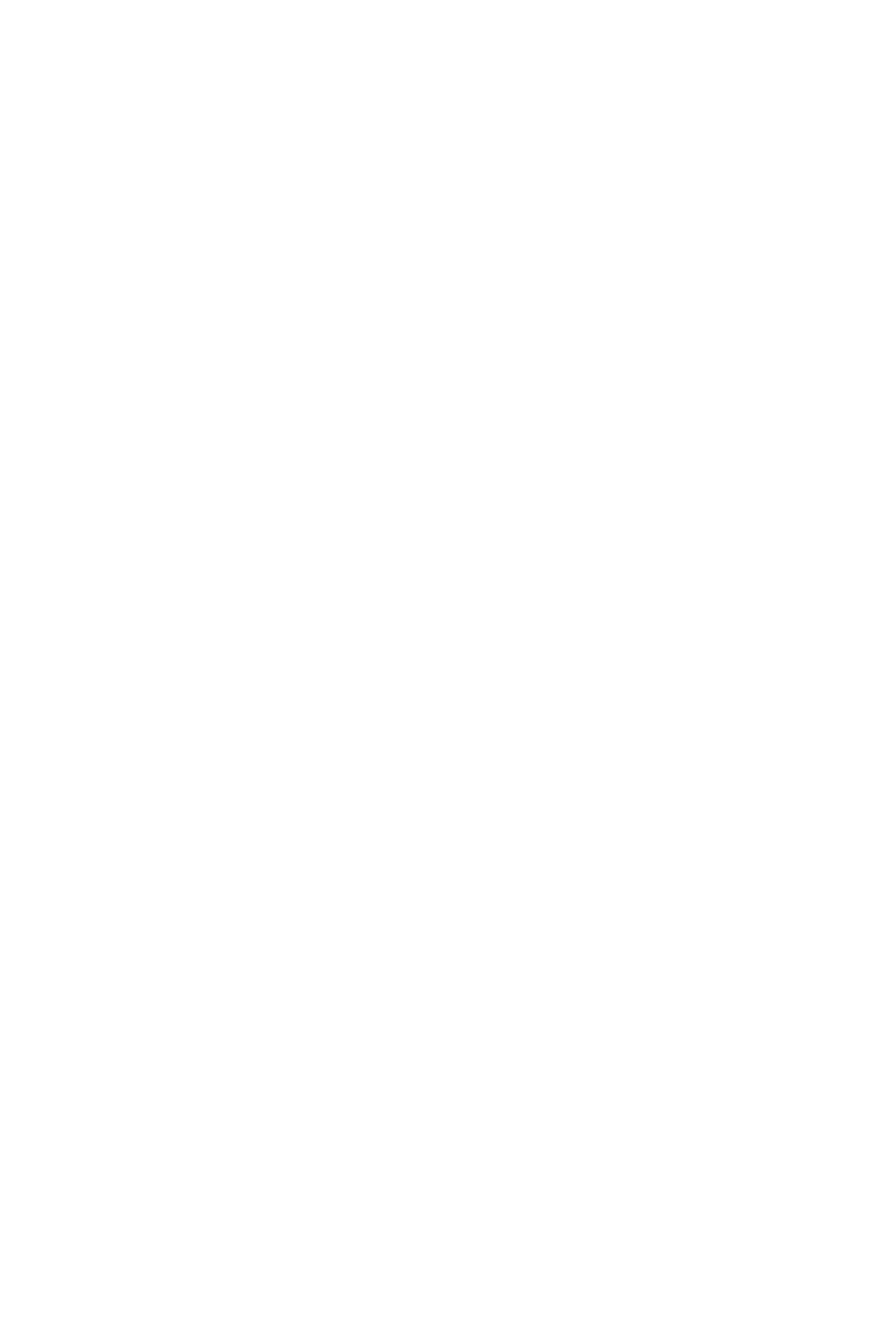# **Mr. Ignatz Bubis** PRESIDENT EUROPEAN JEWISH CONGRESS

*Statement translated from the original German by the U.S. Department of State Office of Language Services, Translating Division*

Plenary Session on Nazi-Confiscated Communal Property

Mr. Mikva, Mr. Gilman, Mr. Eizenstat, Ladies and Gentlemen:

Let me first of all ask your understanding for giving my speech in German, because I find it easier to express myself clearly in that language. I shall limit my remarks to matters relating to restitution of real estate property in the Federal Republic [of Germany] and the countries of the former East Bloc.

It is bad enough that it has taken us more than 50 years after the end of the nazi dictatorship to talk about this.

In Western Europe in general, and especially in the Federal Republic, there have been laws on compensation for the injustices suffered and the restitution of assets. As far as real estate is concerned, this has been implemented in an exemplary fashion in the Federal Republic and has long since been concluded. After the unification of the two German states, the Federal Republic undertook treaty obligations to return real properties to their former Jewish owners in the same manner, or to provide compensation, with restitution being given priority vis-à-vis compensation. A large part of these restitutions has already been carried out, and where this was not possible, compensation has been provided. It is true that there are a few cases left to decide, but they, too, are nearing completion. Among the cases yet to be decided are, among other things, emergency sales forced on the Jewish communities by the former rulers of the former GDR.

Formerly, the Jewish communities in Germany were very rich. Today, the new Jewish communities are very poor and consist mostly of refugees or their descendents. Without support form the federal government and the federal states, the existence of the Jewish communities today would be in jeopardy. This, too, is a consequence of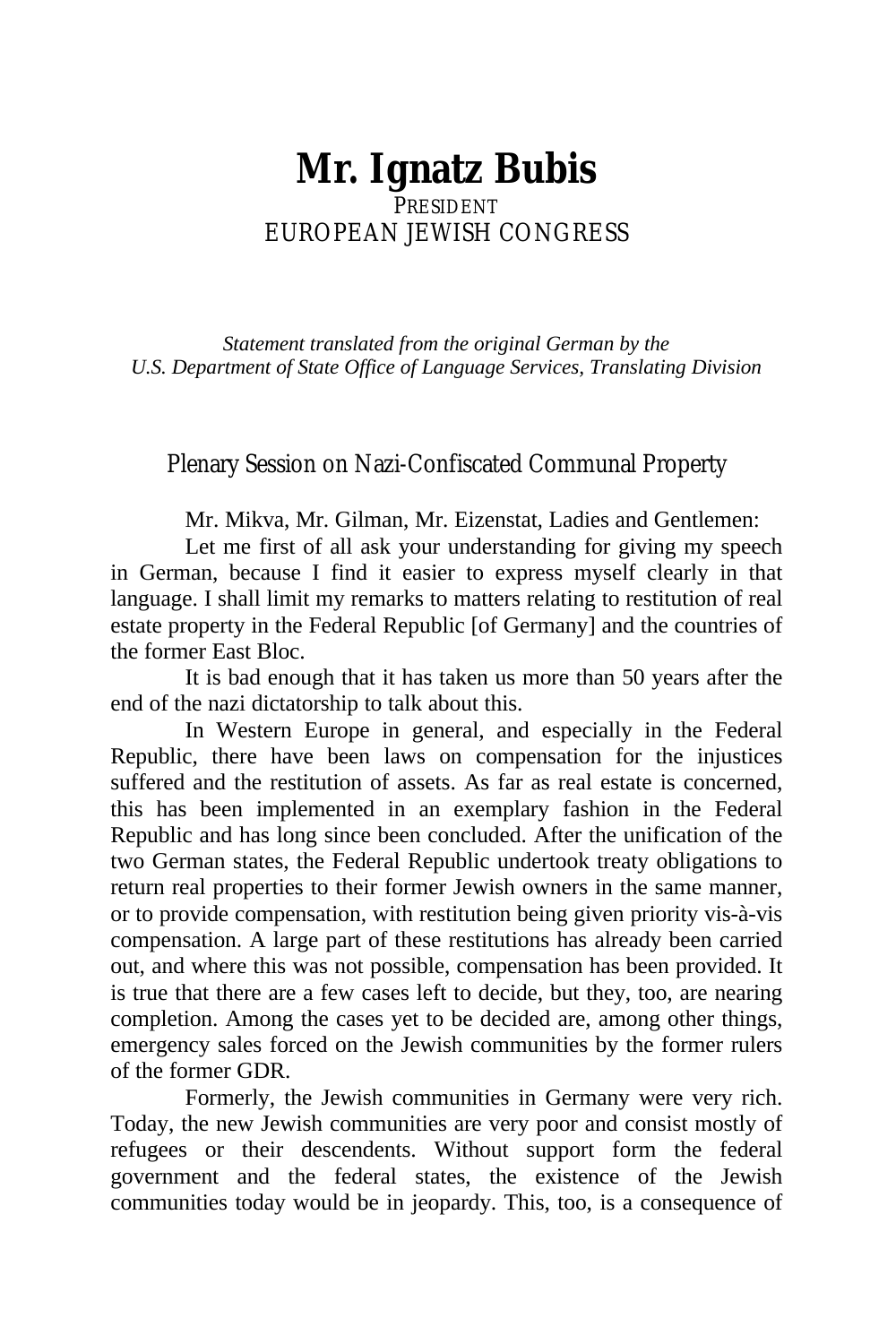the nazi dictatorship that is still being felt to this day. Without the help of the federal government and the federal states, even the rebuilding of synagogues would be impossible.

As concerns the countries of the former East Bloc, restitution is coming along very unevenly. Some countries, as for instance Ukraine, categorically refuse to return former Jewish real estate, be it private or communal. One must take into account in this connection that the expropriations took place as early as in the 1920s, after the formation of the Soviet Union. Other countries, such as the Czech Republic, Slovakia, and Poland, are at least partially willing to return communal real estate, though not private properties. The fairest agreements could be concluded and implemented with Hungary. It is true that there are positive agreements with Romania, but none of them have been implemented so far. I am mentioning all of this in order to make clear how differently compensation and restitution matters are handled in different places.

It may be true that one or the other country can claim that the statute of limitations has run out, however, this should not have anything to do with the moral aspect. Today, hundreds of thousands of refugees are living in foreign countries and are still dependent on assistance by charitable organizations. These people must receive assistance through compensation for heir-less assets.

Another subject is the archives, which very often could shed light on possessions and property. In this regard, I would like to appeal to all countries to open their archives to research in order to facilitate justice.

In conclusion, I would like to thank the initiators of this Conference, especially the Congress and the Senate, as well as the U.S. Administration. Special appreciation is also owed to the Department of State, and especially to Stuart Eizenstat, who began working on this matter years ago, when he was still ambassador to the EU in Brussels.

Thank you for your attention.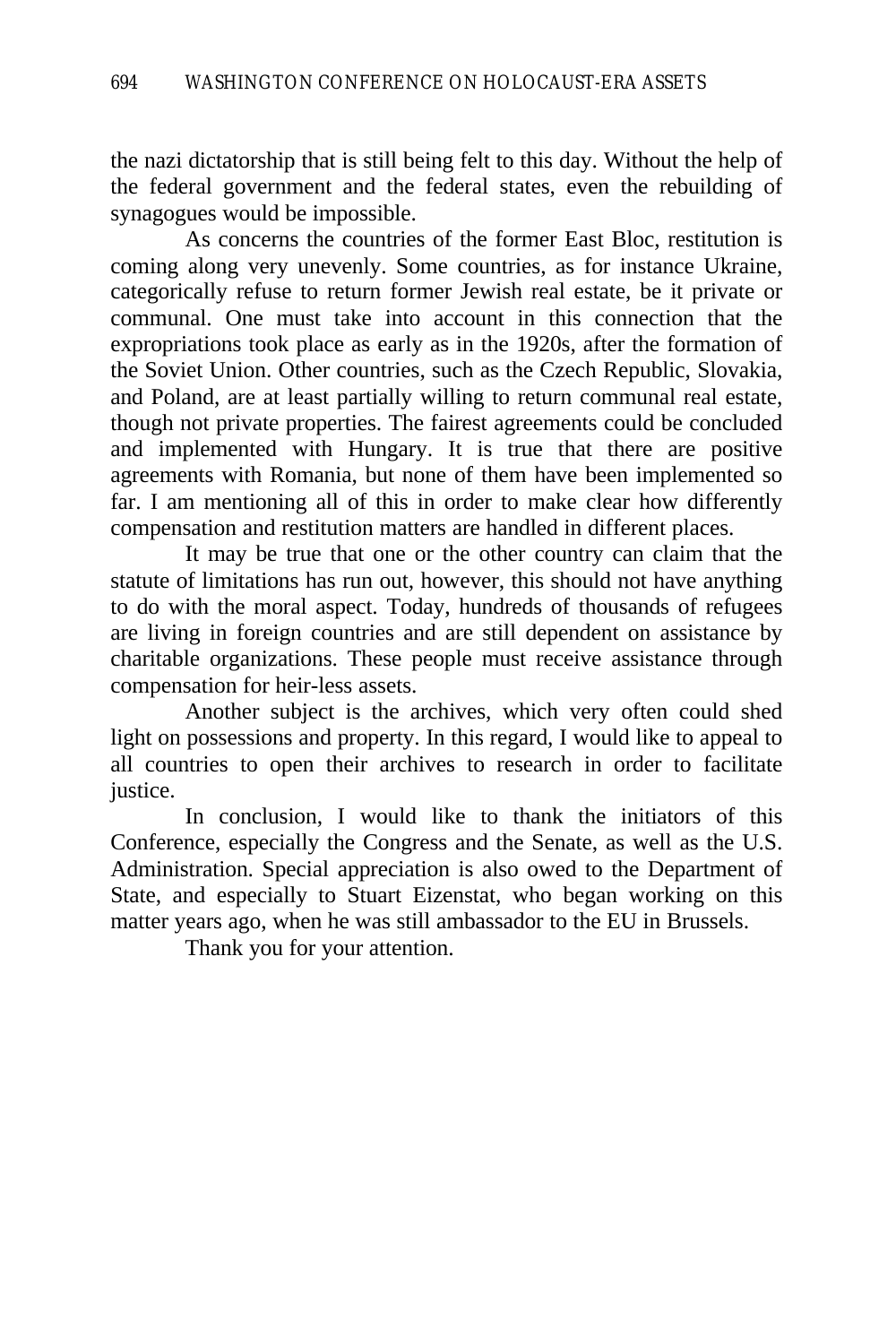# **Ms. Erzsébet Pék** SECOND SECRETARY, MINISTRY OF FOREIGN AFFAIRS **HUNGARY**

#### Plenary Session on Nazi-Confiscated Communal Property

As the representative of the Republic of Hungary I would like to express my government's gratitude to the United States Holocaust Memorial Museum and the United States Department of State for hosting the Conference. My delegation is well aware of the complexity and difficulty of the issues to be solved. At the same time, we are of the view that this Conference presents an excellent opportunity to evaluate the historical facts and will contribute to finding a just resolution for the Holocaust injustices.

In Hungary, during the five decades under totalitarian political regimes, the property rights of a great number of citizens have been gravely violated. After the historical changes of 1989-1990 it has been the obligation of the Hungarian State to recognize and protect private property and to compensate the citizens for wrongful acts caused by the State. Within this context the Hungarian Parliament has enacted two fundamental laws, Act XXV of 1991 on partial compensation for damages unlawfully caused by the State to properties owned by the citizens aggrieved by the application of regulations enacted after June 8, 1949, and Act XXIV of 1992 for the damages caused by regulations, enacted between May 1, 1939 and June 8, 1949. These acts provided compensation to all persons whose property had been injured either by the racial discriminating regulations enacted after May 1, 1939, or by the measures of nationalization. According to the above mentioned two acts, partial compensation was due not only to Hungarian citizens, but also to persons who had been Hungarian citizens when the injury occurred, to persons who had been aggrieved in connection with deprivation of their Hungarian citizenship, and to those non-Hungarian citizens who had their ordinary residence in Hungary on December 31, 1990. If the claimant had deceased, his descendant, or in absence of such, the surviving spouse was entitled to lay claim for compensation. With the enactment of Act XXIV of 1992, Hungary also fulfilled its obligations under Art. 27. par. I of the Paris Peace Treaty, according to which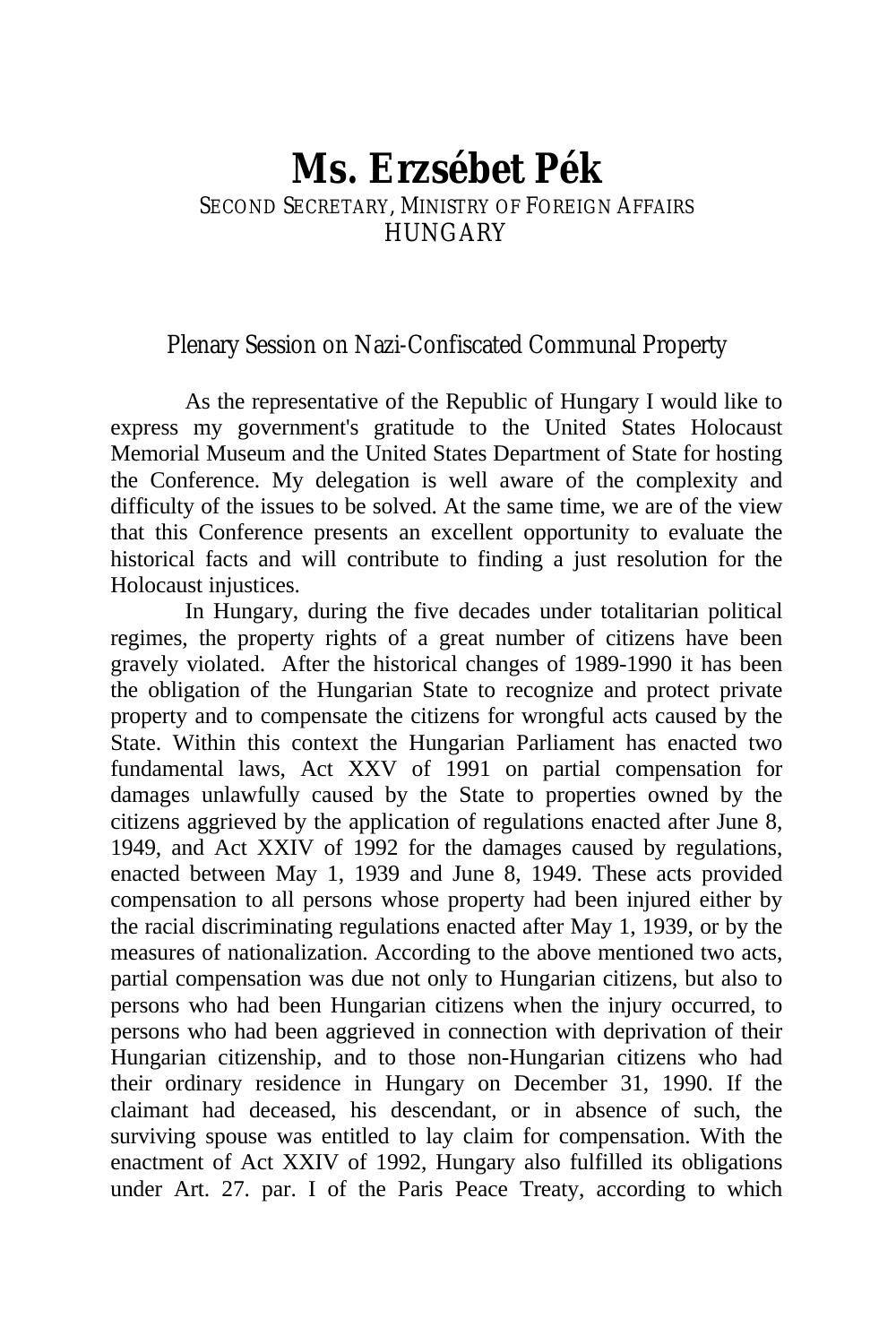Hungary was required to pay fair compensation to persons who aggrieved damages due to their race or religion.

At the same time, the Hungarian Constitutional Court in a decision in 1993 stated that the implementation of Art. 27. par. 2 of the Paris Peace Treaty was still missing. That paragraph of the Peace Treaty obliged Hungary to transfer the claims of the former owners without legal successors to the interest organizations of the victims. The Constitutional Court gave notice to the Parliament to lift this unconstitutional state. In order to execute the above decision of the Constitutional Court, the Hungarian Parliament enacted Act X of 1997 by which the National Jewish Indemnification Fund was established by the Government. For the purposes of the Fund the Government gave indemnification vouchers of 4 billion forints transferable into life annuity, the distribution of which is to be decided by the Board of Trustees. In 1997 life annuity of 900,000 million forints were distributed, in 1998 1.8 billion, and in 1999 2.3 billion is planned in the budget. At the same time the government transferred the ownership of 7 real estates and 10 objects of art and has ensured a yearly budgetary contribution to the operational expenses of the Fund. Through the enactment of Act X of 1997 and the establishment of the Fund the Republic of Hungary fulfilled its obligation taken under Art 27 par. 2 of the Paris Peace Treaty.

A further obligation of the State was to compensate the churches for the damages unlawfully caused by the State. The basic principle of the legislation was to enable the churches to again fulfill their social role freely, without restrictions. In order to create the material and financial conditions, necessary to the fulfillment of their activities, the Hungarian Parliament has enacted Act XXII of 1991 on the settlement of the ownership relations of the properties owned by the churches. In connection with this Act it must be stressed that the measures of nationalization applied after January 1, 1948 affected all churches, and as the Hungarian Government repealed the discriminating decrees after the war, the application of nationalization in 1948 did not relate to Holocaust.

The Act, based on functional principles, made it possible for the churches to submit claims for compensation for damages caused by application of regulations enacted after January 1, 1948, on condition that the claimed real estates were used for religious, educational, social-health care or cultural purposes before the nationalization and the churches intended to use them for the same purposes. In the interest of settling the ownership relations of the real estates, a Commission was set up, comprised of the representatives of the Government and the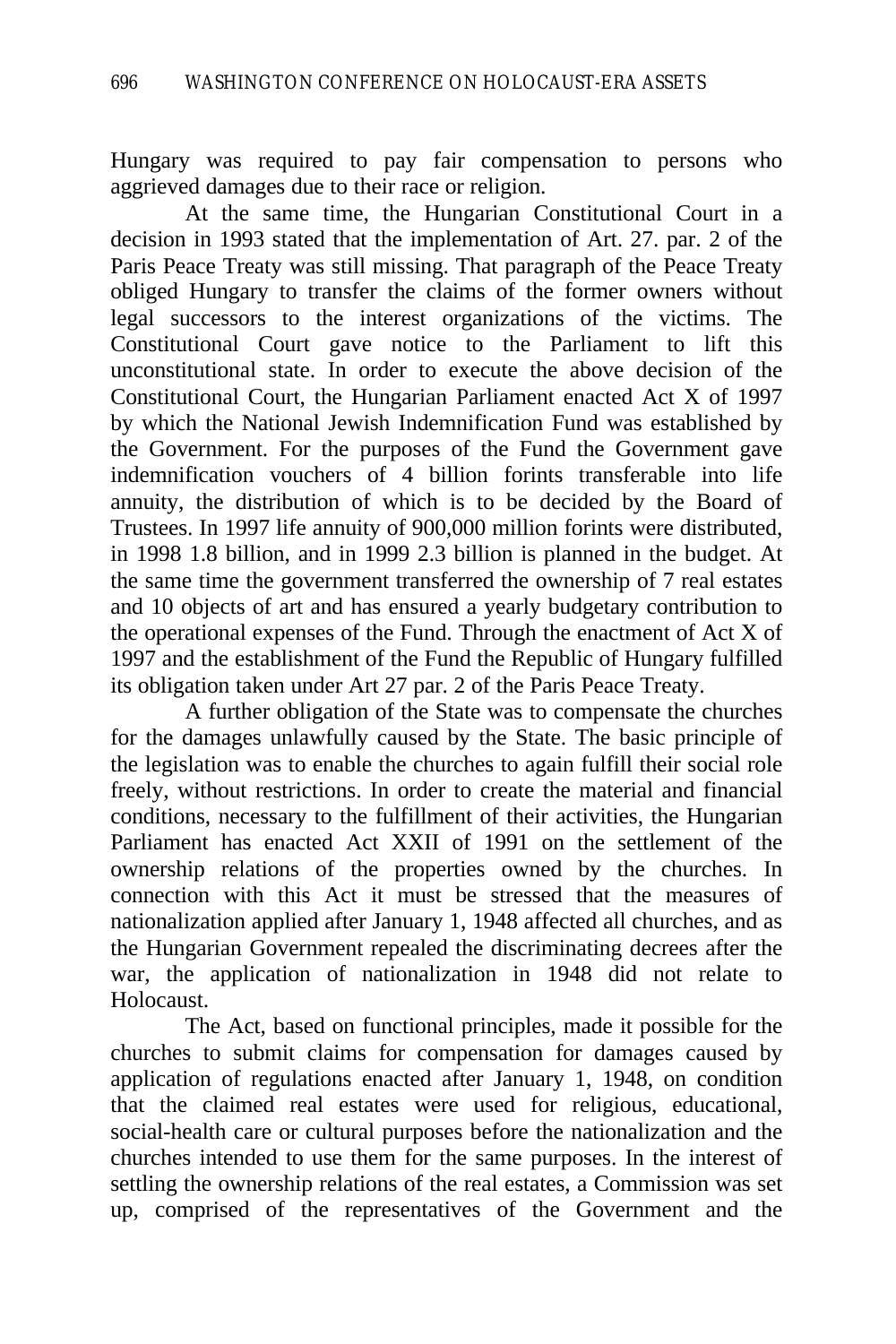concerned churches. On the basis of the claims of the churches the Commission drew up the list of the real estates to be returned. The commission submitted the list to the Government for approval. Having approved, the Parliament determined the sum to be expended on the settlement. The Act made it also possible that the churches, instead of the claimed immovable, could obtain, on agreement, an adequate real estate or financial compensation.

In September 1996 negotiations started between the Government of the Republic of Hungary and the representatives of the Holy See on the financing of the civil and religious activity of the Catholic Church and among others on the settlement of the ownership of the former Catholic property. The Agreement was signed on 20th June, 1997 by the Prime Minister of the Republic of Hungary and the competent state secretary of the Holy See. According to the agreement, the Catholic Church renounced its compensation claim of 42 billion forints, on condition that the Hungarian Government pay annuity which is to be used for financing its religious activity.

The Agreement served as a basis for a comprehensive legislative process, involving the settlement of the ownership of the churches, according to which the Parliament modified the above Act, making it possible for the churches that their claims which were to be compensated not in kind, but not yet returned, or compensated can be transferred into annuity on the basis of an agreement between the Government and the concerned church. According to the claims submitted by the churches till 30th June, 1998, the basis of the annuity of the Catholic Church is the above mentioned 42 billion forints, 6.66 billion of the Hungarian Reformed Church, 4.2 billion of the Hungarian Evangelical Church and 13, 511 billion of the Association of the Hungarian Jewish Communities. The first agreement on the transfer of the claims into annuity was signed with the Association of the Hungarian Jewish Communities in October of this year.

The total number of the claims submitted by the churches is 7221. About 1000 cases were settled by direct agreement. The number of claims settled by government decision exceeds 1065. On the basis of the above decisions, 20 billion forints were paid between 1992-97 and the Government undertook to pay further 14 billion forints as compensation due till 2001. 3380 of the submitted claims remain to be settled. 1200 of these claims were renounced by the Catholic Church for the abovementioned annuity. The Agreement between the Government of the Republic of Hungary and the Association of the Hungarian Jewish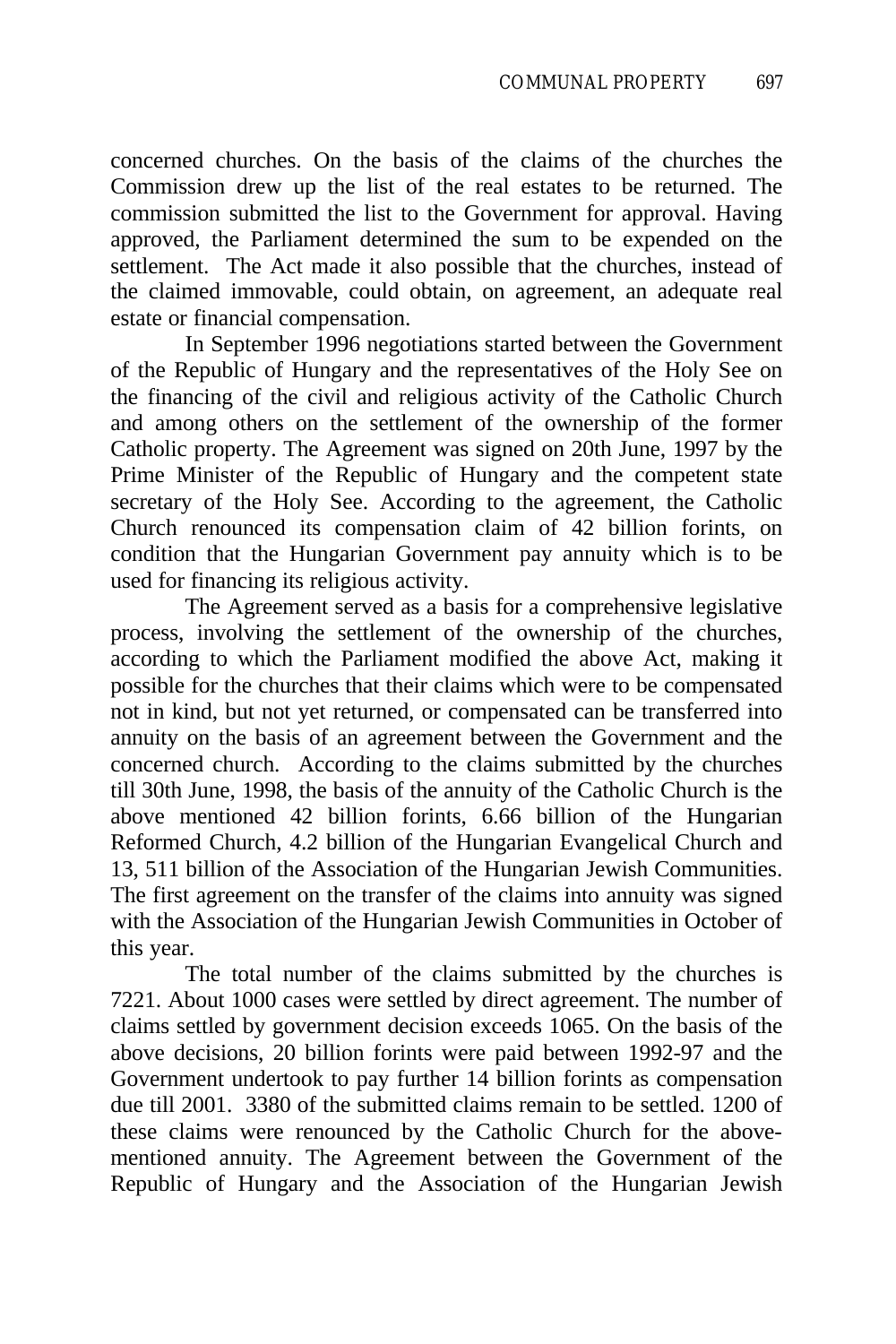Communities settled 157 claims. Preparation of similar agreements with the other churches is in progress.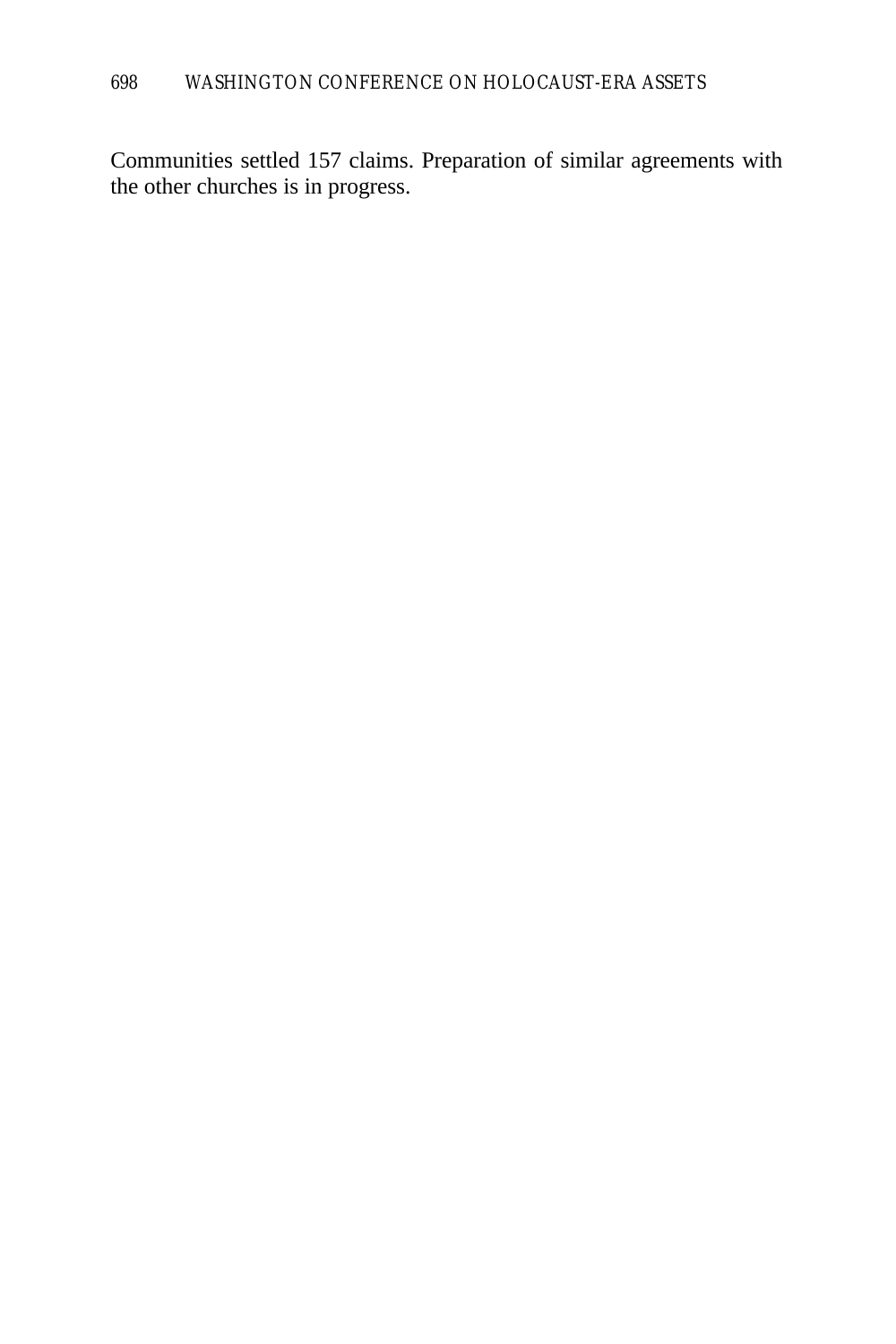# **Mr. Saul Kagan**

EXECUTIVE VICE PRESIDENT CONFERENCE ON JEWISH MATERIAL CLAIMS AGAINST GERMANY

#### Plenary Session on Nazi-Confiscated Communal Property

Last month the world marked the 60th anniversary of the burning of the synagogues in Germany and Austria by Nazi mobs. This was the most extreme demonstration- of the Nazi plans to destroy the Jewish communities of Germany and Austria. As we know now, the Nazis intended not only to murder the Jews but to destroy their communities – the schools, synagogues, the old age homes, and all of the institutions of the millennium of vibrant Jewish life, culture, and traditions in Europe.

As the Third Reich conquered most of Europe, the design to destroy Jewish lives and life was brutal and merciless. The three million strong Jewish community of Poland was practically obliterated. This was the largest Jewish community in Europe and the heart of the Jewish world at that time.

As the war ended and the world awoke to the immensity of the Holocaust and began to confront the human and social carnage, we were faced with two enormous tasks: first. to bind the wounds and resettle the survivors, and, second, to establish the principle that one should not profit from murder and pillage. To paraphrase the biblical admonition: "You shall not murder-and inherit."

Immediately after the war the major Jewish organizations turned to the victorious Allies, primarily to the United States to secure restitution for Jewish property in Germany. As a result of these efforts the United States military government introduced in November, 1947, 51 years ago, the first property restitution legislation on German soil. One of the historic achievements of this law was the recognition of the principle that heirless and unclaimed property of Nazi victims should not become the property of the successor state of the Third Reich. This was a revolutionary development in international law acknowledging that ordinary legal principles could not be applied when dealing with the consequences of this enormous tragedy.

The United States military government law provided for the designation of a successor organization to recover heirless and unclaimed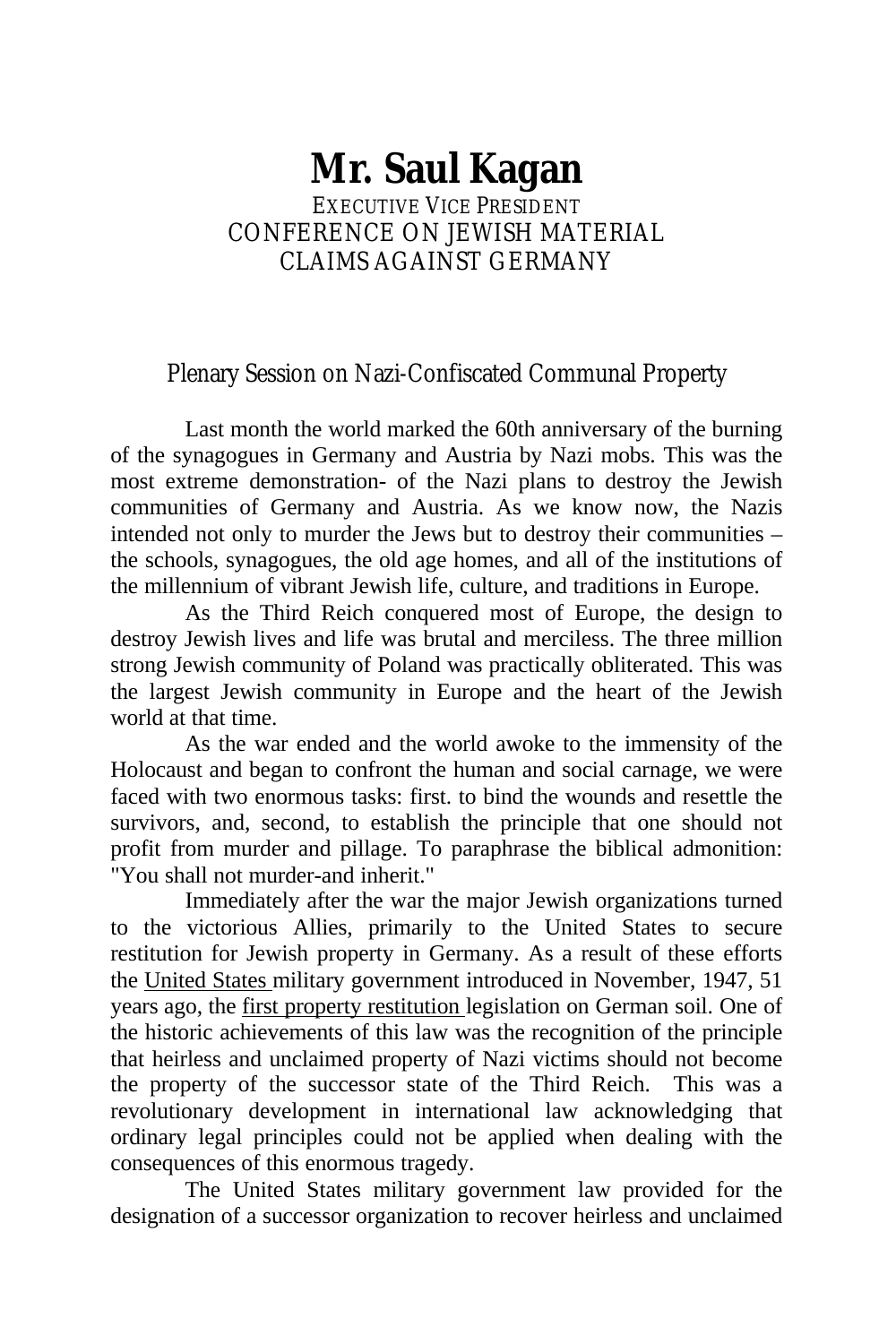property in the American occupation Zone and to use the proceeds for the benefit of survivors. Following the enactment of this law, we established the first Jewish successor organization, which recovered private and communal property in the American occupation zone. Later, similar laws were enacted by British and French military government for their respective occupation zones, as well as West Berlin. No such legislation was enacted in the Soviet zone of occupation. One of the first things we did was to use proceeds to buy prefabricated housing for the concentration camp survivors living in tents in Israel in the first year of its independence.

After the German Federal Republic came formally into existence in 1949, and thereafter, the principles of the Allied restitution legislation were subsequently incorporated into its national law.

A major task for the successor organizations was the recovery of the property of the Jewish communities and organizations such as synagogues, old age homes, hospitals, schools, cemeteries, and other institutional property.

We turned over to. the newly constituted Jewish communities the buildings that they needed for the use of their community, such as synagogues and community centers. We also established the principle of sharing the proceeds with the local communities and the needs of the survivors who were rebuilding their lives and communities elsewhere.

Four decades later, upon the unification of Germany, the Claims Conference succeeded in obtaining restitution legislation along similar principles for property subject to forced sale or confiscation during the Nazi period in the former East Germany. Following the precedent of West Germany, the Claims Conference worked out with the Central Council of Jewish communities in Germany a sharing agreement for the proceeds from the sale of the assets of the former Jewish communities and organizations of East Germany.

Although the task of recovery of Jewish communal property in the former East Germany is far from complete, the principles and experience that guided us in Germany can serve as a model for similar measures in the many other countries that have not as yet fully faced the historic and moral responsibility to return Jewish communal property.

This is the challenge which the governments concerned must meet promptly. The legal principles and the methods for restitution of such property have already been tested. The needs of the local Jewish communities and Holocaust survivors around the world are great.

It is tragic that many governments have not as yet responded to this challenge. We expect this conference to bring about the universal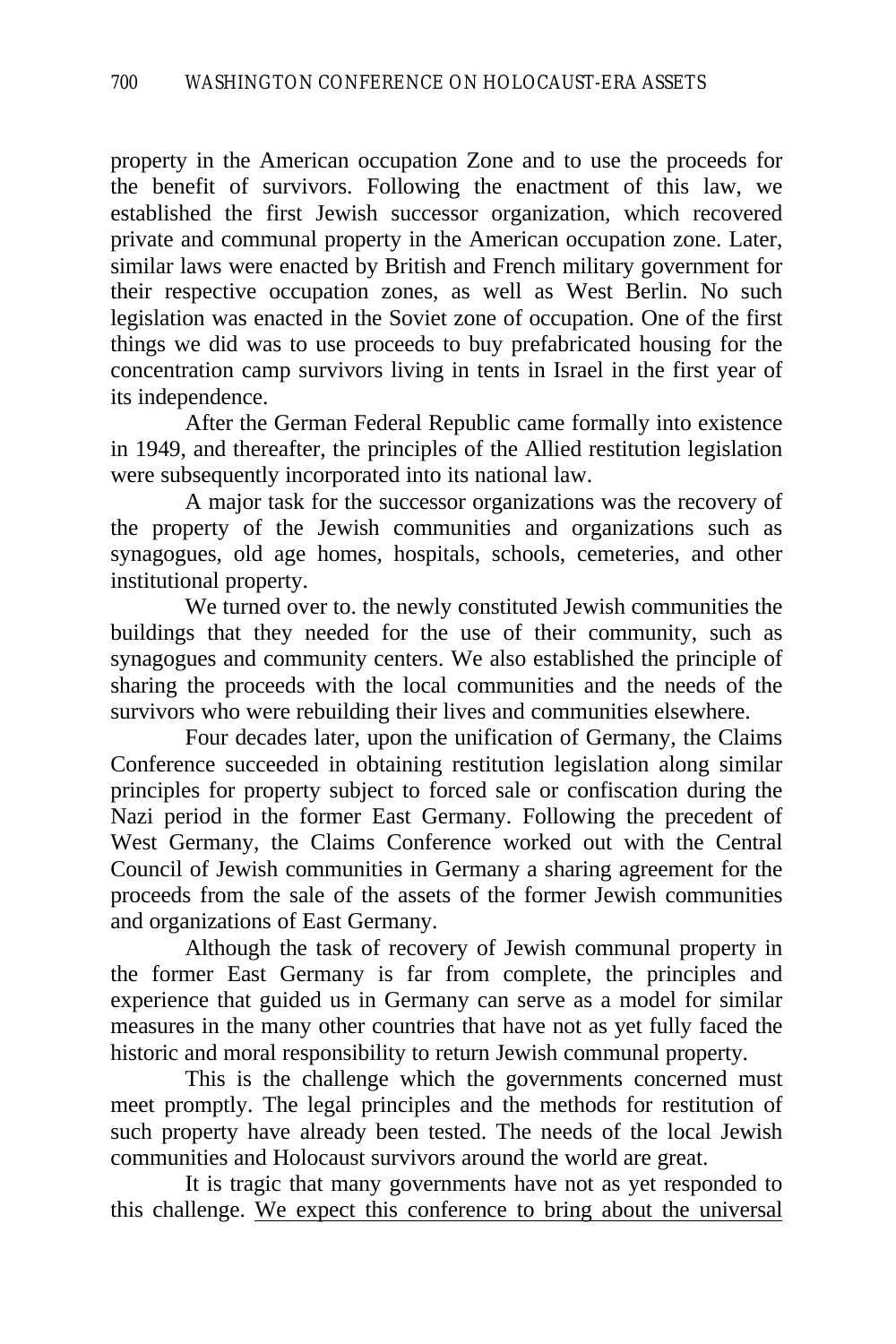acceptance of the principle that Jewish communal property must be restituted and where in some specific instances restitution may not be feasible, properly compensated.

We expect the implementation of this principle to be encouraged and monitored by whatever mechanism will be evolved as a follow-up to this conference. This will be the ultimate test of the determination of the world community to help restore Jewish life which the Nazis set out to destroy.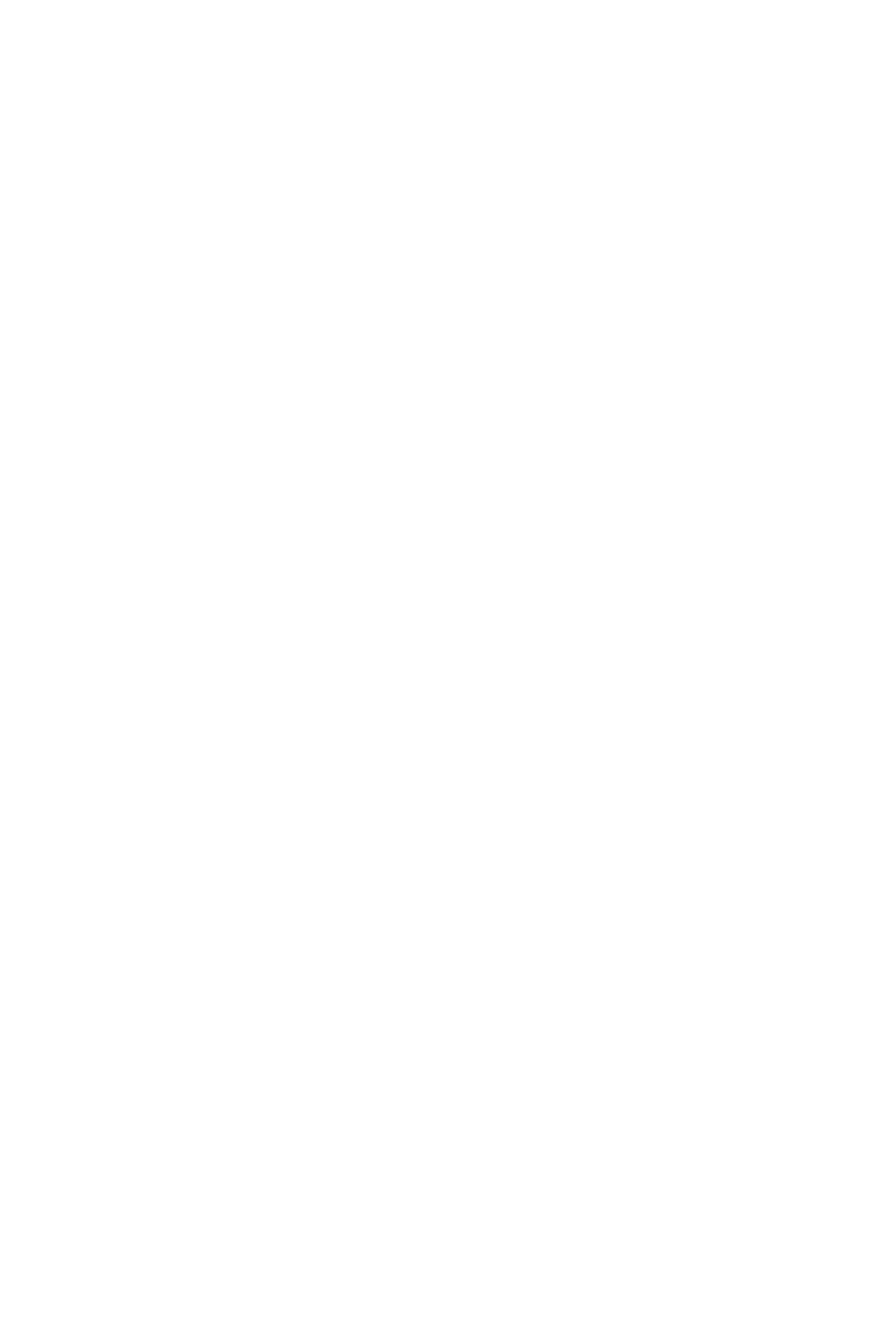# **Rabbi Andrew Baker** DIRECTOR, EUROPEAN AFFAIRS

AMERICAN JEWISH COMMITTEE

# **Jewish Communal Property**

#### Plenary Session on Nazi-Confiscated Communal Property

"Why now?" seems to be the question that is most frequently asked. After fifty years have passed, why now is so much attention being given to the question of Holocaust assets. Why now is this conference taking place? Each of us is, perhaps, both asking and being asked this question. There are many answers to "Why now," but no single answer serves to explain it. The passing of eye-witnessed events into history; the last opportunity to address the injustices of the survivor generation; the popularizing through movies and television of stories once ignored; the need to get things straight before the close of the century? We may not be able to answer the question, Why now?, with any satisfaction, but we should be able to say what *now* we can do about it.

Fifty years ago, after the Nazis were defeated it was fair to conclude that much of Central and Eastern Europe would remain irredeemably inhospitable to Jewish life. In Germany and Austria, for example, Allied occupation forces took stock of the small number of Jewish survivors, the adverse conditions, the high level of anti-Semitism still present in society, and determined that no effort should be made to encourage former Jewish residents to return. In fact, those present would be offered assistance to emigrate. Pogroms in Poland and elsewhere which left thousands of returning Jews dead at the hands of their former gentile neighbors sent a similar message. The future for those who survived the Holocaust would be found in other places—primarily in Israel and America.

It is hard not to imagine what we might have been able to do *if* this conference took place fifty years ago. All of those assets which we are discussing this week—insurance policies, bank accounts, looted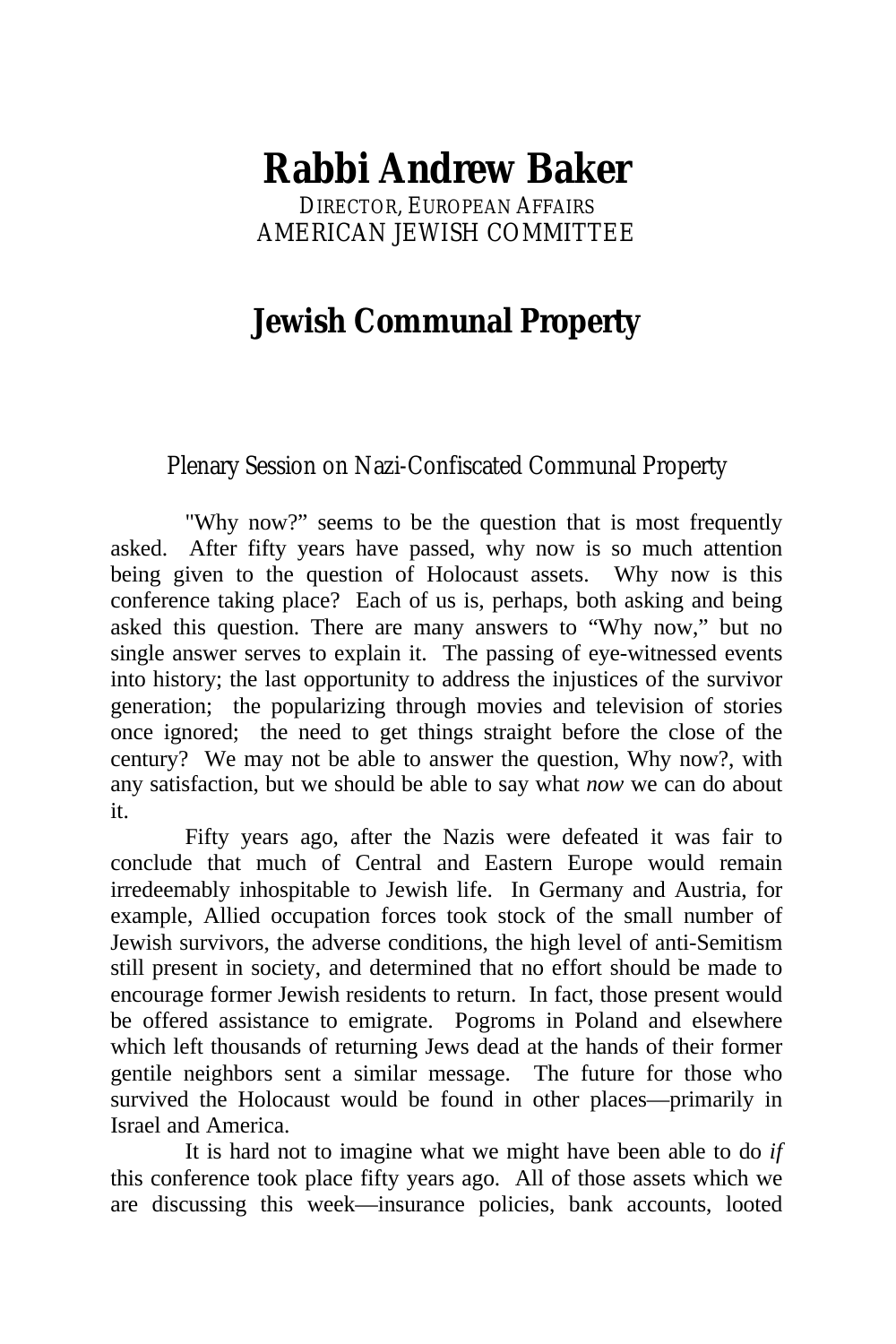gold—could have been directed to the benefit of these survivors when they would have done the most good, as they were starting new lives in new places and when the trauma was most severe. All of the difficulties in the passing years of identifying assets, of sifting through lost and discarded and incomplete records, of trying to match accounts with claimants and their heirs, would have been so much less. The work would have been much simpler; the benefit for Holocaust survivors so much greater. But, fifty years ago, no one was ready to do what we are prepared to do today.

We know there are survivors in need, and they deserve to be helped now. Everyone agrees with this statement, but it appears to be the beginning and not the end of problems and controversy, as help is delayed and as organizations and lawyers and governments vie with each other to be the conduit for this aid. Meanwhile, the cynicism increases and the embarrassing private battles become public news. This, too, will be part of the discussion at this conference, even if it goes on only in the corridors rather than the official sessions.

We know that even now, at this late date, we should make every effort to find the heirs of newly-identified assets. Works of art, insurance policies and bank accounts may still have legal claimants. Fifty years of neglect and resistance make this a difficult and time-consuming task, and the cost may far exceed the actual assets identified. But, if this enterprise really is about justice and not just about money—a sentiment that seems increasingly challenged by the day-to-day statements of some—we need to follow this path.

Still, there is something wrong if all we succeed in doing is reckoning the accounts fifty years late. There ought to be some things we can do *now* that go further. After all, the very changes that have occurred in many of the countries represented at this conference are much greater than just open archives and a willingness to look at history. The problems we are examining and trying to redress can also be a bridge to the future. This possibility may be most evident in the difficult and still largely-unresolved area of Jewish communal property restitution.

It was only in this last decade that one could even imagine the possibility that what was once Jewish property in the Communist nations of Central and Eastern Europe might again pass into Jewish hands. But, the euphoria which greeted the fall of the Berlin Wall and the successful and largely peaceful revolutions which brought democracy to these countries was not easily shared in the Jewish world. More frequently, our assessment resembled those reached in 1945. After the destruction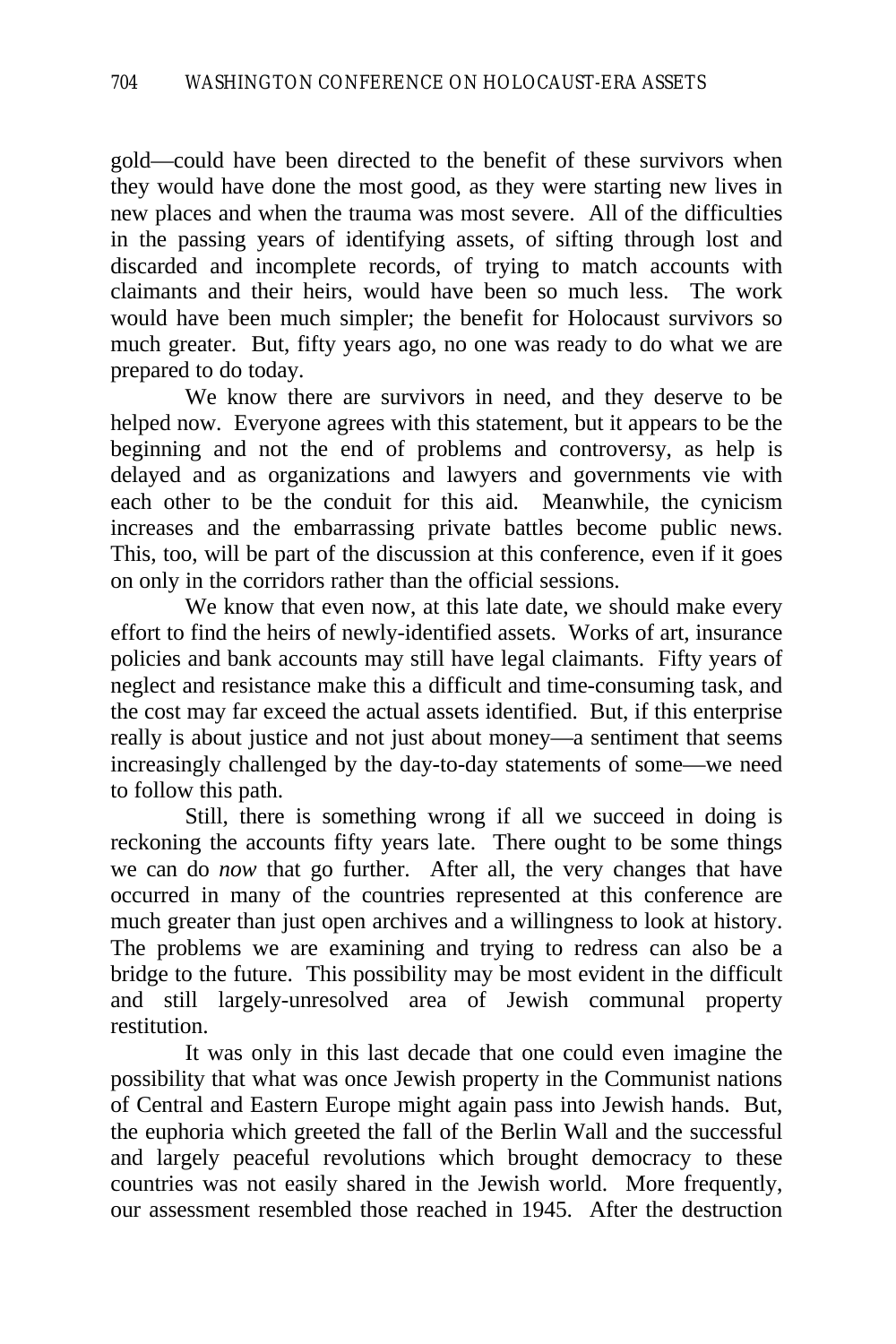of the Holocaust and decades of Communist tyranny and state-sponsored anti-Semitism, what future could there be for Jewish life in these countries? These were still inhospitable places, to be sure. And if Jewish communal property could now be restituted, the heirs—or at least the proper heirs—would be found in America and Israel. Not only were these the places where the majority of Jewish survivors had settled, but they were still the places where the Jewish future was thought to be located.

In these last half-dozen years we have acted in various and contradictory ways. We have provided support for the communal, religious and educational revival of Jewish life in Central and Eastern Europe, and we have encouraged the brightest of them to make *aliyah* to Israel. We have put political and moral pressure on their governments to restitute Jewish property, and we have fought with local Jewish communities over this property.In the meantime, very little has happened in the area of restitution, but a great deal has happened nonetheless.

In almost all of these countries Jewish life has "revived." We can still debate the long-term prognosis, but they're off life-support systems and out of intensive care. They are small; they are poor; they are disadvantaged. Let us acknowledge after all that these communities, too, are *survivors*. But, they believe they have a future in their respective countries, and they are acting on that belief. They face enormous challenges, and they still confront anti-Semitism in the societies around them. But, they also, for the most part, have governments that want to see them succeed. And they have at least some fellow citizens who believe it is in their own best interests to build a pluralist society in which Jews and other minorities can feel at home.

However, their survival will depend on their resources. And these resources will need to come from the restitution of communal property. So far, the efforts have been difficult and the results have been disappointing. In some countries we have seen only a handful of formerly religious properties returned to the Jewish community. Even in the best of situations the gains have been modest.

Last year, legislation was enacted which provides for the return to the Jewish community in Poland of former religious property. Property is reclaimed through a cumbersome and costly process, and much communal property is excluded under the law. Instead, it involves primarily synagogues and cemeteries, and the latter, which are in need of repair and restoration, are a financial burden, not a benefit to the small community.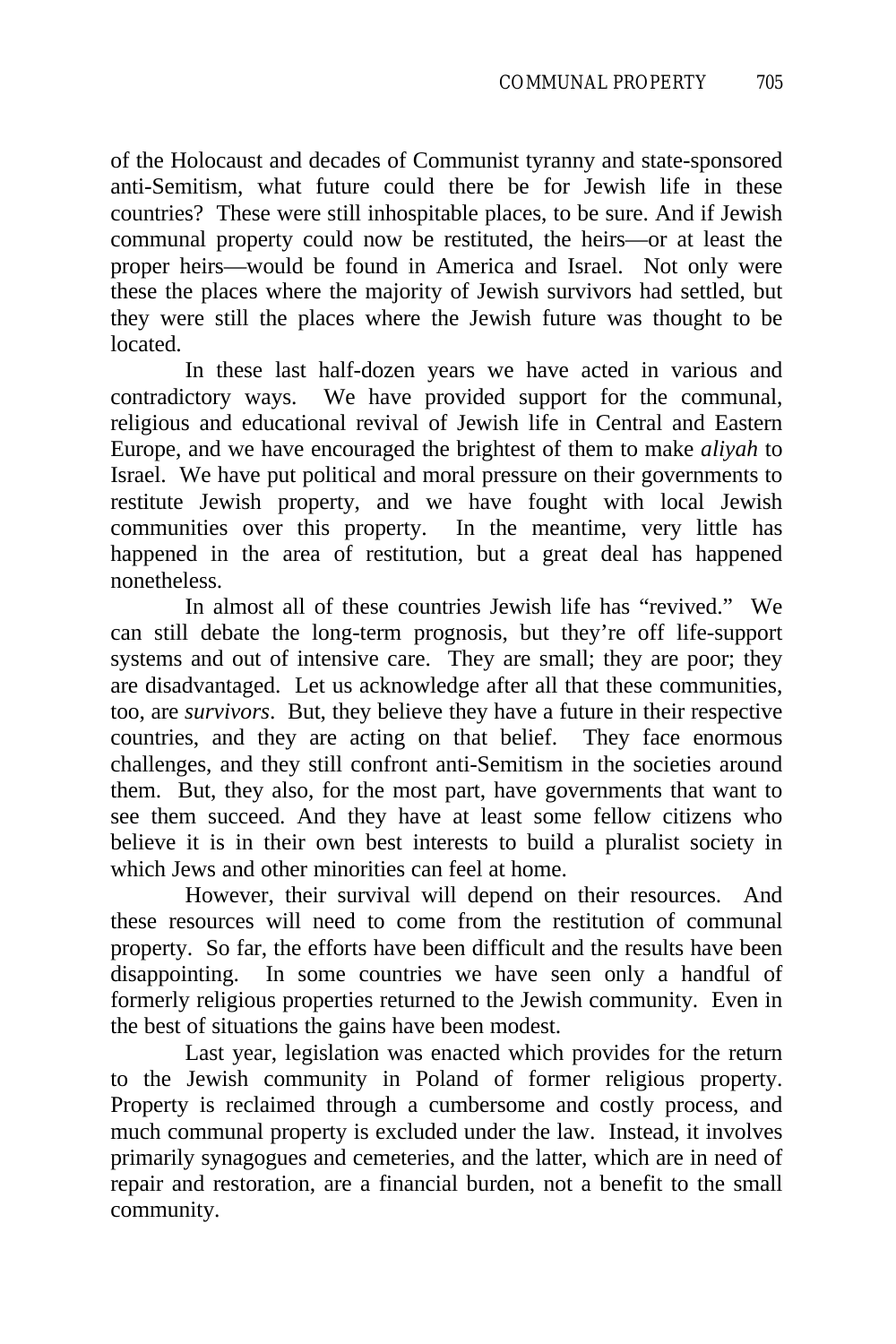Legislation was never adopted in the Czech Republic. Its Jewish community identified only two hundred communal properties--a fraction of the pre-war total--for which it sought restitution. While the Federal government offered verbal support, decisions were left to individual municipalities, and after several years about half of these properties have been returned. Only in these last few days, has the government created a commission to examine ways in which the Jewish community might receive back or receive compensation for the remaining properties.

In Hungary, which has the largest Jewish community of Central Europe, an agreement was reached only this October, which provides for financial compensation in the form of an annual payment, determined to be a percentage of the communal property value. This will provide the Jewish community with several million dollars a year to help it address the needs of over 100,000 Hungarian Jews.

In these communities and in others, restitution efforts were initially aided by the work of the World Jewish Restitution Organization, which drew public attention to this need and assisted in the cataloguing of former Jewish properties. The WJRO also enunciated the position that world Jewry is the correct heir to the full pre-war assets of Jewish communities that had numbered in the millions. But, such assets are not now being and perhaps never will be restituted to the local Jewish communities or to international Jewish organizations. Nevertheless, this has not precluded tensions to grow and adversarial relationships to develop. What should have been a collaborative and cooperative relationship has all too often turned into a fight over who is the rightful owner of property not yet being returned.

It is correct to insist that the governments in these new democracies have a moral obligation to return all former Jewish communal and private property, and no one should dispute that heirless assets ought to be the inheritance of the Jewish community worldwide. But, at the very least and in the "short term" which is unfortunately not very short, resources should first be directed to aid the reviving Jewish communities and to maintain the cemeteries and other historical sits of pre-war Jewry in Europe.

Perhaps, this is the area in which the surrounding non-Jewish world can also play a role. Reclaiming these sites, reclaiming history, is also a means of reclaiming memory and educating ourselves and others. This is critical for a new generation of Jews who choose to make their homes in Central and Eastern Europe, but valuable, too, for their non-Jewish neighbors. In the end, tangible assets must pass to the rightful inheritor. But, these other "assets"--the assets of history, the assets of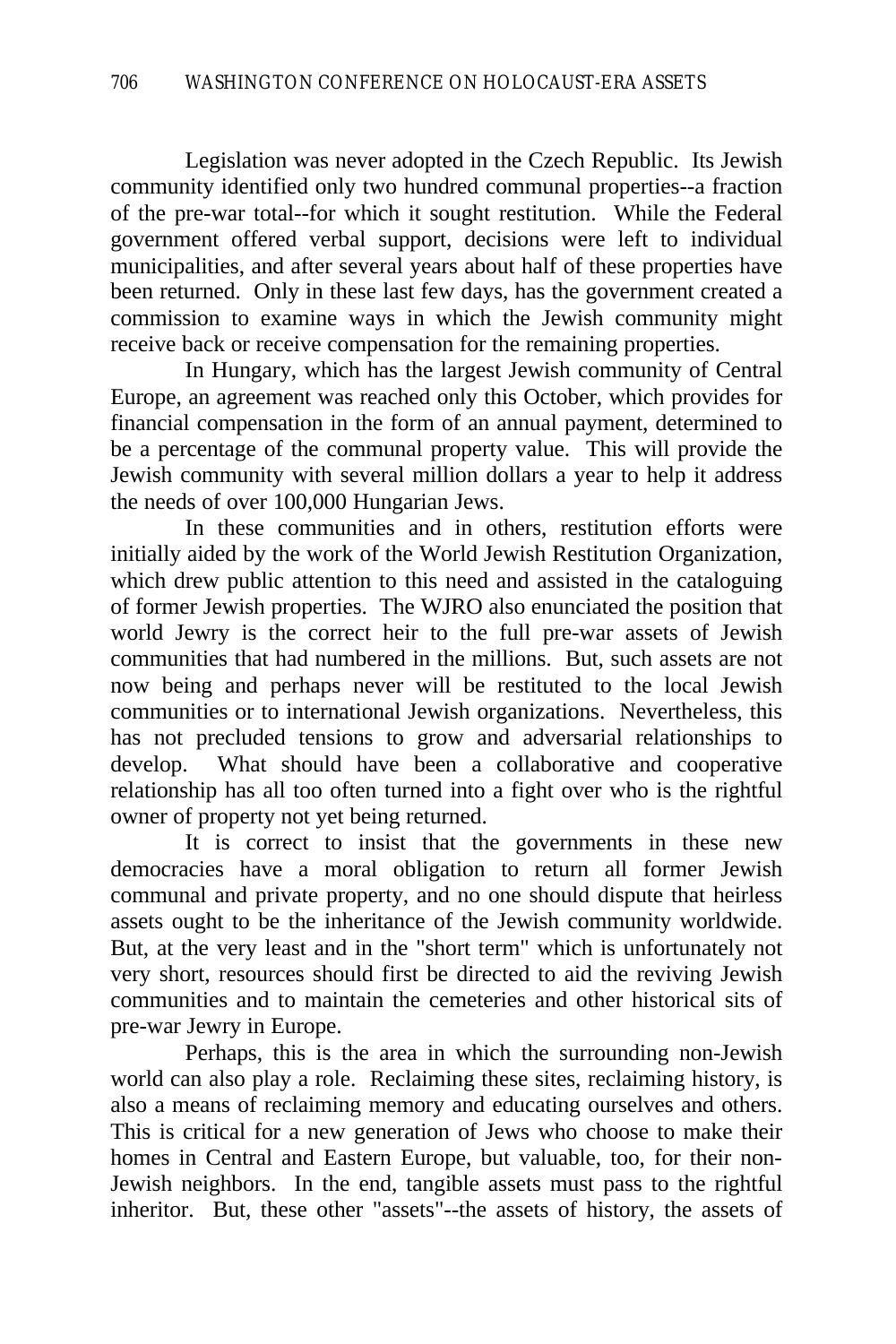memory, the detailed knowledge that a culturally rich and vibrant Jewish community once flourished where now only small remnants, but at least and remarkably so small remnants, live on--these assets can be shared. If we work together, we can also make them a bridge between Jews and non-Jews, a bridge between present and future generations.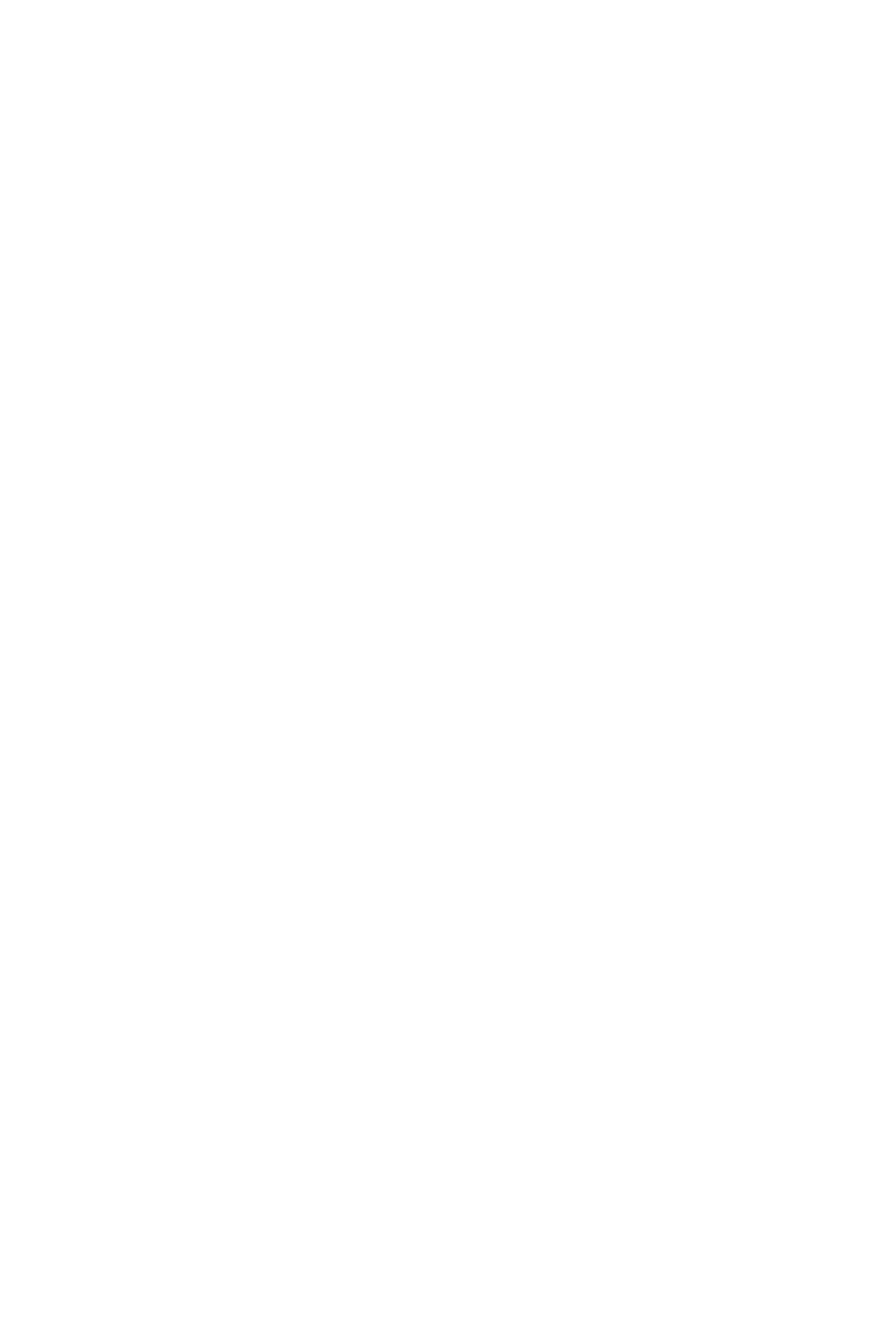# **Mr. Jerzy Kichler**

#### PRESIDENT, UNION OF JEWISH RELIGIOUS CONGREGATIONS IN POLAND POLAND

# **Restitution of Jewish Communal Property in Poland (Status as of November 23, 1998)**

Break-out Session on Communal Property: Progress and Challenges

#### 1. INTRODUCTION

The continuity of the Polish Jewish communities was interrupted by World War II and by the changes that came into being soon after the end of the War. In 1945, the Polish Communist government permitted the re-establishment of Jewish communities as cultural societies only. Regulation #3 of February 6, 1945 denied them legal personality. Thus, unlike the situation in other Soviet satellite countries, where Jews were permitted to own some communal property, all Jewish communal property was legally considered abandoned property and on that basis confiscated by the State.

#### 2. CURRENT STATUS OF THE JEWISH RELIGIOUS CONGREGATIONS

Nine Autonomous JRCs (in Warsaw, Krakow, Lódz, Wroclaw, Katowice, Bielsko-Biala, Gdansk, Szezecin, and Legnica), and seven affiliates connected with different JRCs (in Walbrzych, Dzierzoniów, Zary, Bytom, Czestochowa, Lublin, Poznan) exist today. Their number, after a steady downwards trend over the last 30 years, has again started to grow, when last year the Warsaw JRC and the Pozna affiliate were set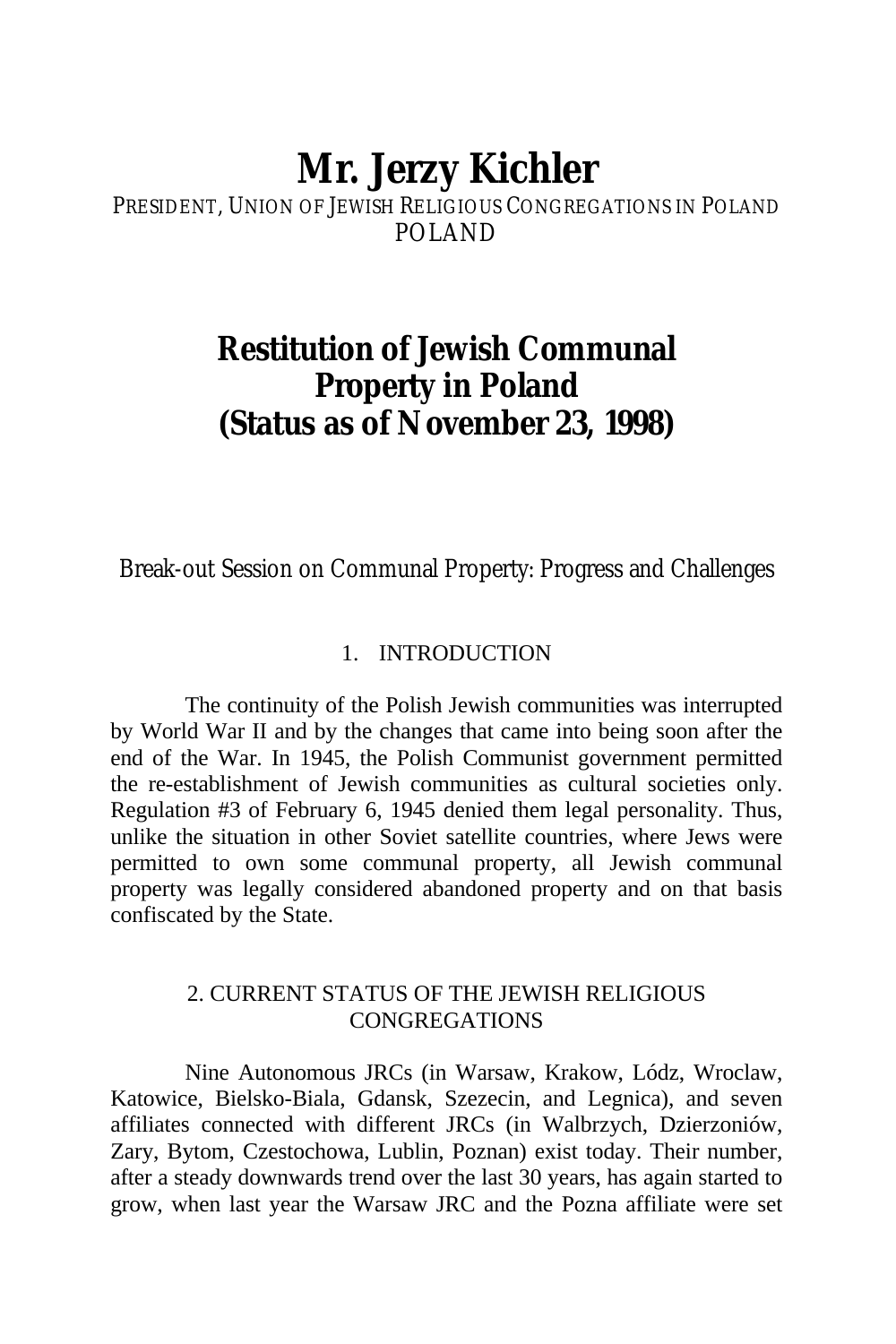up. The Union of Jewish Religious Communities in Poland is a coordinating body for all the JRCs.

The Communities and their affiliates operate synagogues, prayer houses, and kosher kitchens, run welfare and educational programs. Since up to now they had no independent revenue, all this activity was made possible through grant and organizational support from the Joint Distribution Committee and the Ronald S. Lauder Foundation. The former supplies the main budget of the JRCs, while the latter supplements it and runs youth clubs, summer and winter camps and a school and a kindergarten in Warsaw. A second school will open this fall in Wroclaw. The JRCs also take care of Jewish cemeteries and historical monuments they have title to.

There Union has prepared a program of reviving of Jewish life in Poland, which postulates the setting up of Jewish Community centers and schools in all the main towns where Jewish communities exist, as well as expanding services for the sick and elderly, with new day-care centers, retirement homes and medical facilities. The program covers also the preservation of unused Jewish cemeteries and historical monuments.

#### 3. LEGAL SITUATION

The Law on the relationship between the State and the Jewish Religious communities was submitted by the Government to Parliament on February 20, 1997, passed and signed by the President soon thereafter, and effective as of May 11 of the same year. It was published in the Official Gazette (Dziennik Ustaw) on April 24, 1997 as Item #41.

This law grants the Jewish communities legal status similar to that they enjoyed in Poland before World War II, and identical tot hat which applies to all the eleven recognized cults today. All relevant laws to that effect had been passed in the post-Communist period, the first being that on the relationship between the State and the Catholic church, passed in 1989. This law is based on previous legal solutions dealing with kehilloth existing on Polish territory, especially a regulation issued by the President of Poland in 1927.

This law deals mainly with the issues of taxation of the Jewish community, the status of Rabbis and Hazzanim, Jewish holidays as paid vacation days, etc. It has historical significance, inasmuch as it will allow the return to the Polish Jewish community of a part of its material heritage, thereby enabling it greater self-sufficiency. The goal of this law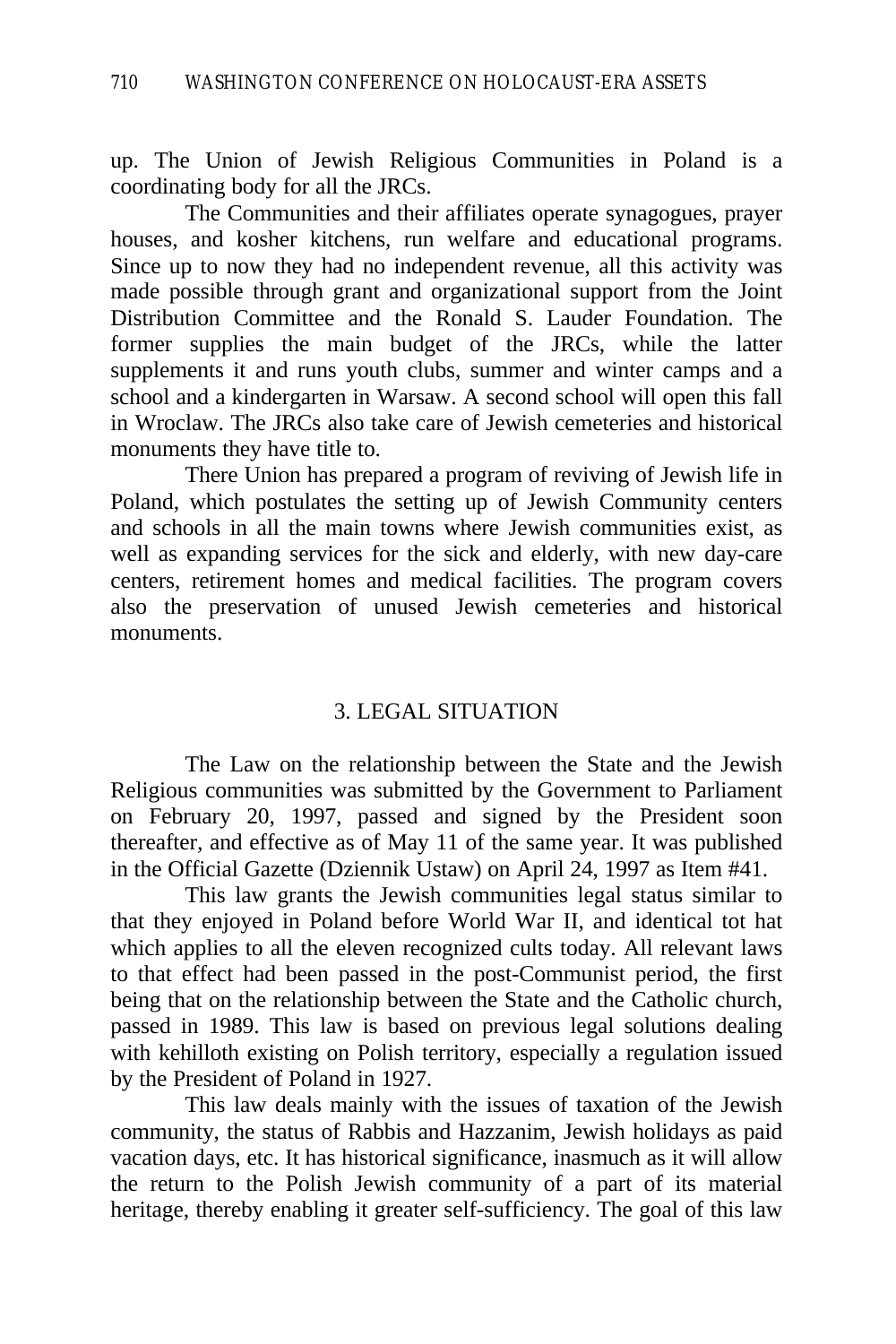is to make Jewish continuity in Poland possible, and to regulate issues of preservation of the spiritual and material heritage of Polish Jews.

#### 3. RESTITUTION OF JEWISH COMMUNAL PROPERTY

In accordance with Article 29 of the law, property that was in the use of the Jewish community on the day of May 11, 1997, becomes its property, no matter to whom it belonged at that moment, and what was previously located there. On the basis of this regulation, three properties have been returned already, including the Nozyk Synagogue in Warsaw, the premier temple of Polish Judaism.

Article 30 deals with Jewish communal property and the property of other formally registered Jewish religious organizations, held by its owners before the war on what is now Polish territory. These properties can now be reclaimed by member communities of the Union of Jewish Religious Communities in Poland.

Paragraph 1of that Article concerns that part of current Polish territory which was contained within Polish borders as of September 1, 1939. Here, Jewish Religious Communities may claim ownership of cemeteries and synagogues. In respect to synagogues, a property may be claimed even if it is now an empty plot or if there is another building built over it (p.1). If the actual building or plot of land cannot be returned, financial compensation can be offered. In the case of other relevant buildings used for religious, cultural, educational or charitable purposes, the property can be returned only if the original building is still standing. In the case of cemeteries, only the actual plot can be returned and no financial compensation will be offered. If a property was sold to a third party before the restitution claim had been filed, it cannot be returned.

Paragraph 2 deals with the issue of the Western Territories (former Germany) that were incorporated by Poland after World War II on the basis of treaties made by the Allies. The difference with Paragraph 1 in claiming properties there is as follows: (a) the property has to have belonged to the Jewish community, or another religious Jewish organization on January 30, 1933, i.e., before the Nazis came to power; and (b) the local Jewish community now existing there and claiming it has to prove that the property will be used for religious, cultural, educational or charitable activities (except cemeteries, synagogues and kehillot offices buildings where it must not to be proved). If the property cannot be returned, there is no way to receive compensation.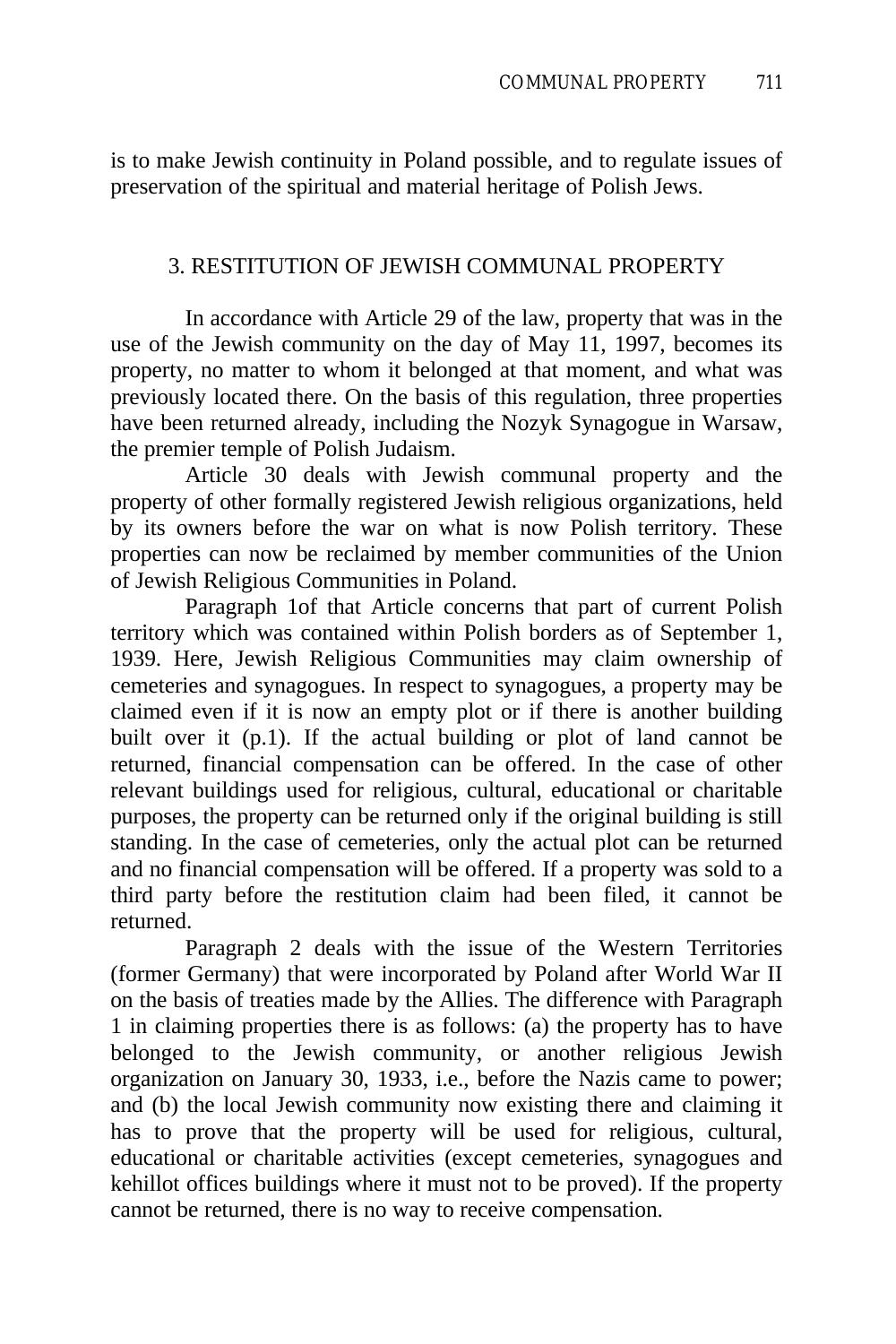With the help of the Jewish Historical Institute in Warsaw a list has been made of Jewish cemeteries (about 1,000), still existing synagogues (about 300), buildings of different institutions: hospitals, mikvaot, schools, etc. (about 100).

In order to file their claims, Jewish Religious Communities have to gather the appropriate documentation: proofs of legal status of the property before the war (maps, registers, land registry books, proofs of ownership); certificates of present legal status (documents as above together with the maps presenting changes that came into being – property division, etc.). In the case of properties that used to belong to a Jewish organization other than the Jewish Community, documents that prove its religious purpose have to be gathered (statutes, experts opinion, testimonies).

The gathering of such documents is obviously very difficult due to the effects of the Shoah and other man-made and natural disasters. Therefore, any documentation and testimonies that will lead to the location of Jewish communal property will be very helpful and appreciated.

#### 4. RESTITUTION PROCESS

The return of Jewish property is based on the work of a specially assembled Regulation Commission which functions as an arbitration court. The commission was set up by a Decree of the Minister of Internal Affairs and Administration on October 10, 1997. Its body is composed of six people (three from the said Ministry and three from the Union of Jewish religious Communities).

The period of sending complete applications to the Regulatory Commission is 5 years; the deadline is May 2002.

To date, 217 applications have been submitted to the Regulation commission. Of those, 182 applications have been acted upon, other have been returned to applicant because of incomplete documentation, and decisions have been made in the case of 23 (positively 16, negatively 6, given to voivoda decision  $1$ ) – including 5 cemeteries, 8 synagogues. Moreover, the boards of the communities in Warsaw and in Wroclaw were given by the respective Governors (Voivods) legal title to the buildings they use.

The proper implementation of the law is a historical challenge for the community – our future depends on it. The restitution of communal properties should finally bring to an end the suffering and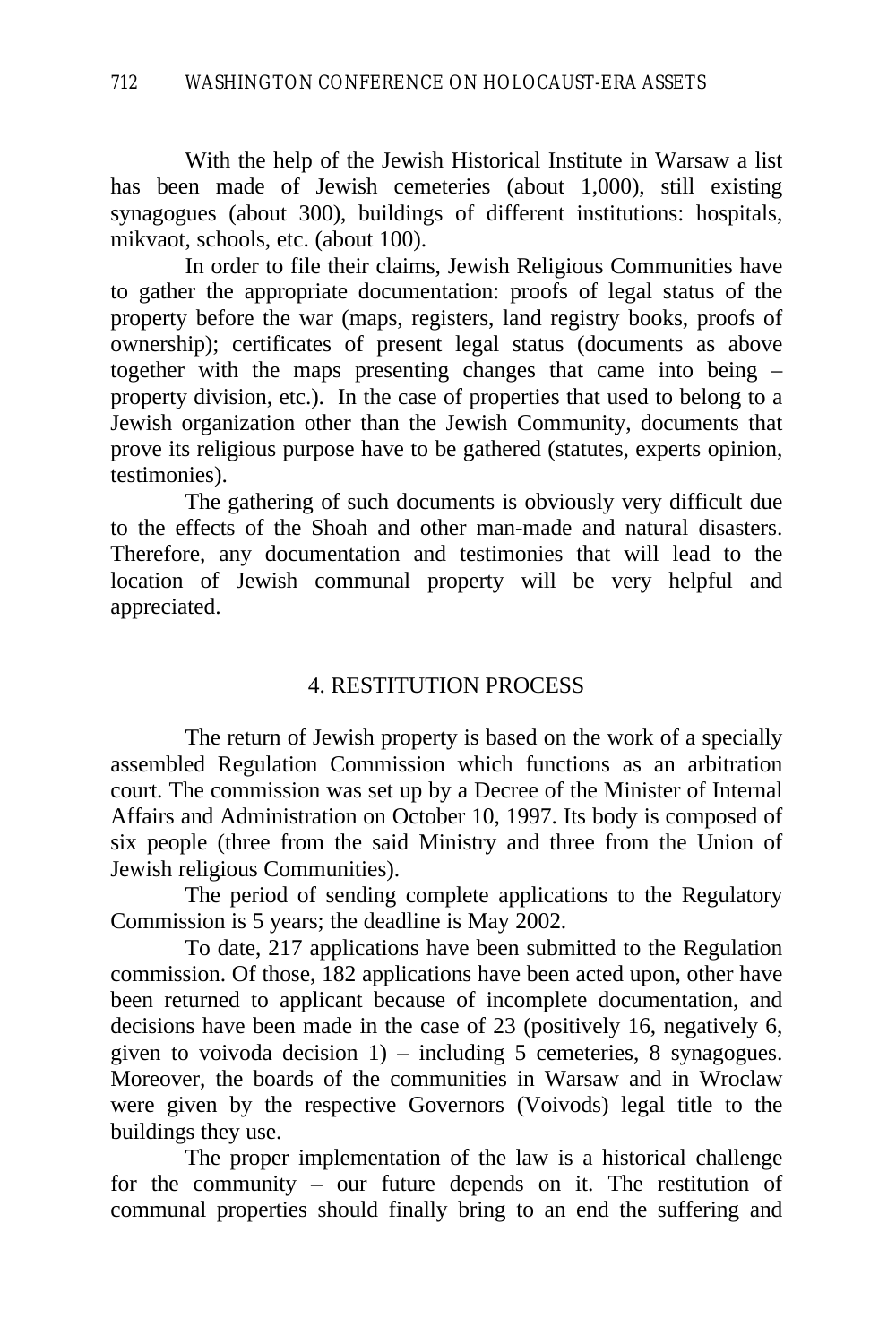humiliation experienced by Polish Jews and Jewish organizations during and after World War II.

#### 5. JEWISH COMMUNITIES OF POLAND AND THE WJRO

The law states that, as far as restitution and other relations are concerned, the Jewish Religious Communities in Poland are the sole partner of the Polish State. Only the Communities can file restitution claims. Any changes to that law would require not only amending the act itself, but also probably making amendments to laws pertaining to the relationship of the State to other recognized cults, since all should be constitutionally equal.

Cooperation with the WJRO is a basic requirement for the Jewish Religious Communities of Poland. The Board of the Union of Jewish Religious Communities in Poland (UJRCP) sees in the setting up of a conjoint foundation with the WJRO an expression of our shared responsibility for the heritage of Polish Jews. However, the principles of such foundation cannot violate the continuity of the rights of the communities in Poland, both in respect to their property and to their autonomy, nor can they contradict Polish law.

In April 1998 a Memorandum of Understanding was signed by Israel Singer representing the WJRO and Jerzy Kichler representing the UJRCP. This Memorandum is the base for the establishing of a conjoint foundation. A negotiating tem finished at present a work to elaborate the billow of the joint foundation. With help of the foundation, the process of restitution of Jewish properties in Poland should not only lead to the proper revival of the Jewish community of Poland and to covering the needs of the Communities, but should also enable the participation of all Polish Jewish living outside of Poland in that process.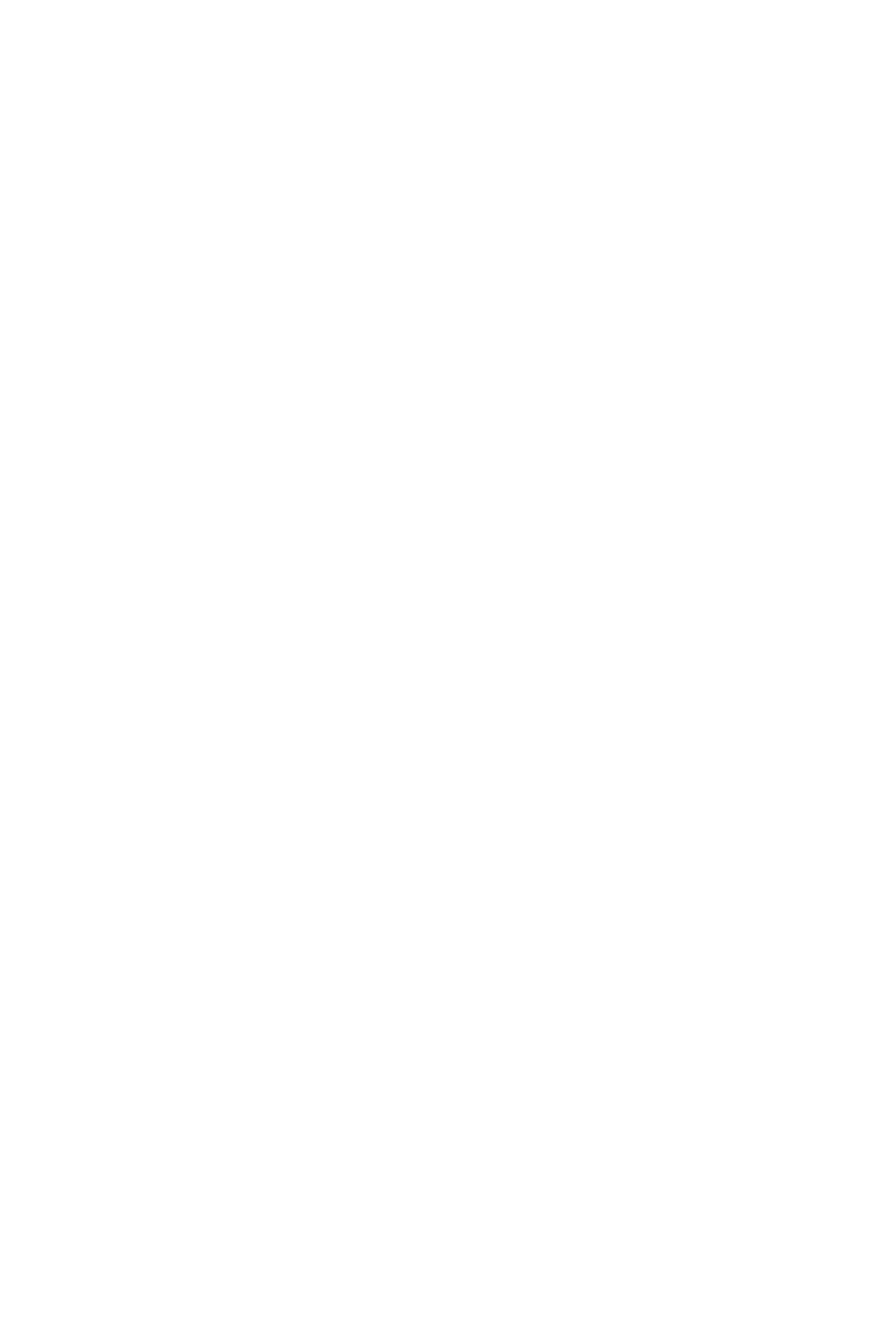## **Mr. Michael Lewan** CHAIRMAN, UNITED STATES COMMISSION FOR THE PRESERVATION OF AMERICA'S HERITAGE ABROAD UNITED STATES

#### Break-out Session on Communal Property: Progress and Challenges

"May we live in interesting times." The sentiment expressed by the old Polish proverb certainly applies to all of us concerned with the return of communal property. Today, more than a half-century since the defeat of fascism and a decade after the fall of communism, the nations of Eastern and Central Europe and grappling with their past. They need help. This is truly a time for strong and supportive American leadership and friendship.

My name is Michael Lewan and I have been appointed twice by President Bill Clinton to Chair the United States Commission for the Preservation of America's Heritage Abroad. The Commission was founded in recognition that the United States, as a nation of immigrants, has its values rooted in lands distant in miles and time. As a people, we believe that the fabric of our society is strengthened by visible reminders of our ancestral past. The history, culture, politics, sociology, economy, and religion of our forefathers have stamped upon our souls an indelible mark of character. As the years go by, Americans need to see the sites, hear the echoes, touch the tombstones, feel the pain, and relive the joy of our ancestral past. How else can we understand the present or prepare for the future?

The Commission's charge is to encourage the preservation and protection of communal properties. Specifically, the buildings, monuments, collections and cemeteries connected with the heritage of Americans from the 22 countries that comprise Eastern and Central Europe and the former Soviet Republic. Americans who trace their family roots to these cultures are, for the first time, able to visit the churches, synagogues, cemeteries, and monuments to which they have binding ties.

What they see often shocks and saddens them. The Nazi extermination of six million Jews and so many other innocents extended to physical places as well. Schools, libraries, museums, and social halls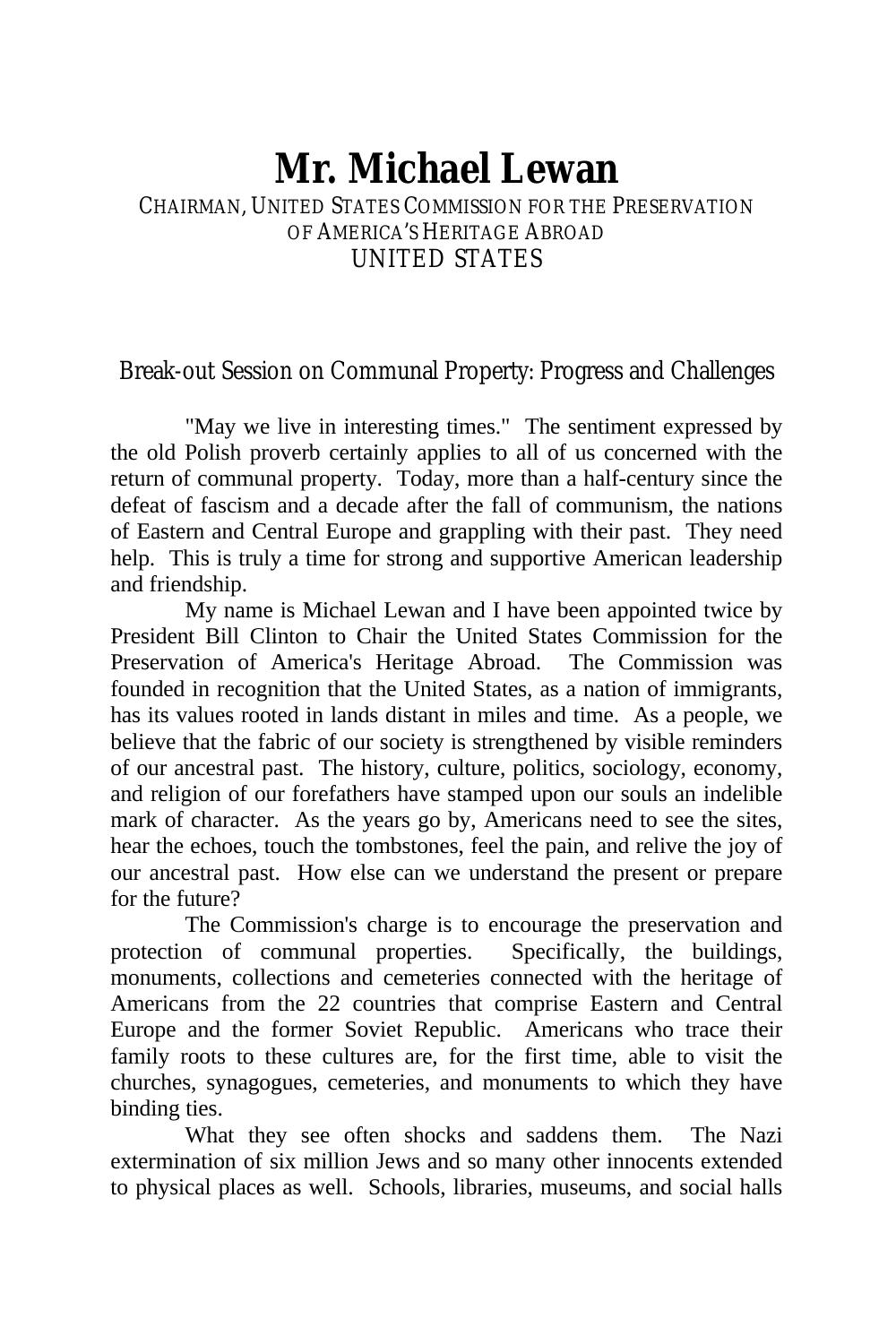were all expropriated. Synagogues, churches, and cemeteries were especially sought out for vandalism or destruction.

The Communists continued this wanton behavior. Buildings and graveyards were bulldozed to make room for development. Those sites that escaped were left to suffer the ravages of time and natures. Many, if not most, important sites passed into oblivion.

Some did survive. Today there exist hundreds of synagogues, churches, cemeteries, and other places in desperate need of attention. They stand now not as a reminder of death and decay, but as a testament to the strength and substance of those vital, vibrant souls that once prayed, sang, studied, danced, and lived within their walls. Some sites are artistic treasures and deserve restoration on that basis, some are sacred and demand the highest degree of devotion.

Our Commission has spent much time and energy preserving and protecting Jewish cemeteries. To take care of the dead is the highest calling. A mitzvah. An obligation. The Book of Ruth teaches, "Blessed is he by God, for his kindness to the living as well as the dead." (Ruth  $2:20$ ).

Central to our work as participants in the Holocaust Assets Conference must be the legal and spiritual status of these Jewish cemeteries. The United States Commission for the Preservation of America's Heritage Abroad stands undivided in this regard. Jewish cemeteries are sacred; they cannot be sold; their soil must not be disturbed; their sanctity must be respected by all.

It is my hope that in its deliberations on the status of communal properties that special consideration is given to cemeteries. Clearly there are challenges. As economies of the region prosper, these sacred plots of land will become increasingly valuable. Pressures to sell and develop these sites will grow. Legitimate social service needs will be held as a reason to destroy these old graveyards. These are monetary temptations that must be resisted.

The Commission acknowledges that few if any Jewish citizens remain to care for these sites, and that the Diaspora cannot provide the needed resources to tend the graves. With this in mind, the Commission respectfully recommends that "national communal property restitution" laws be passed that returns all cemeteries to the remnant Jewish communities. This will protect them from sale or unbridled development.

We also suggest that a certain percentage of funds realized from the sale or lease of other communal property be set aside for the perpetual care of these cemeteries. This we believe is the framework for